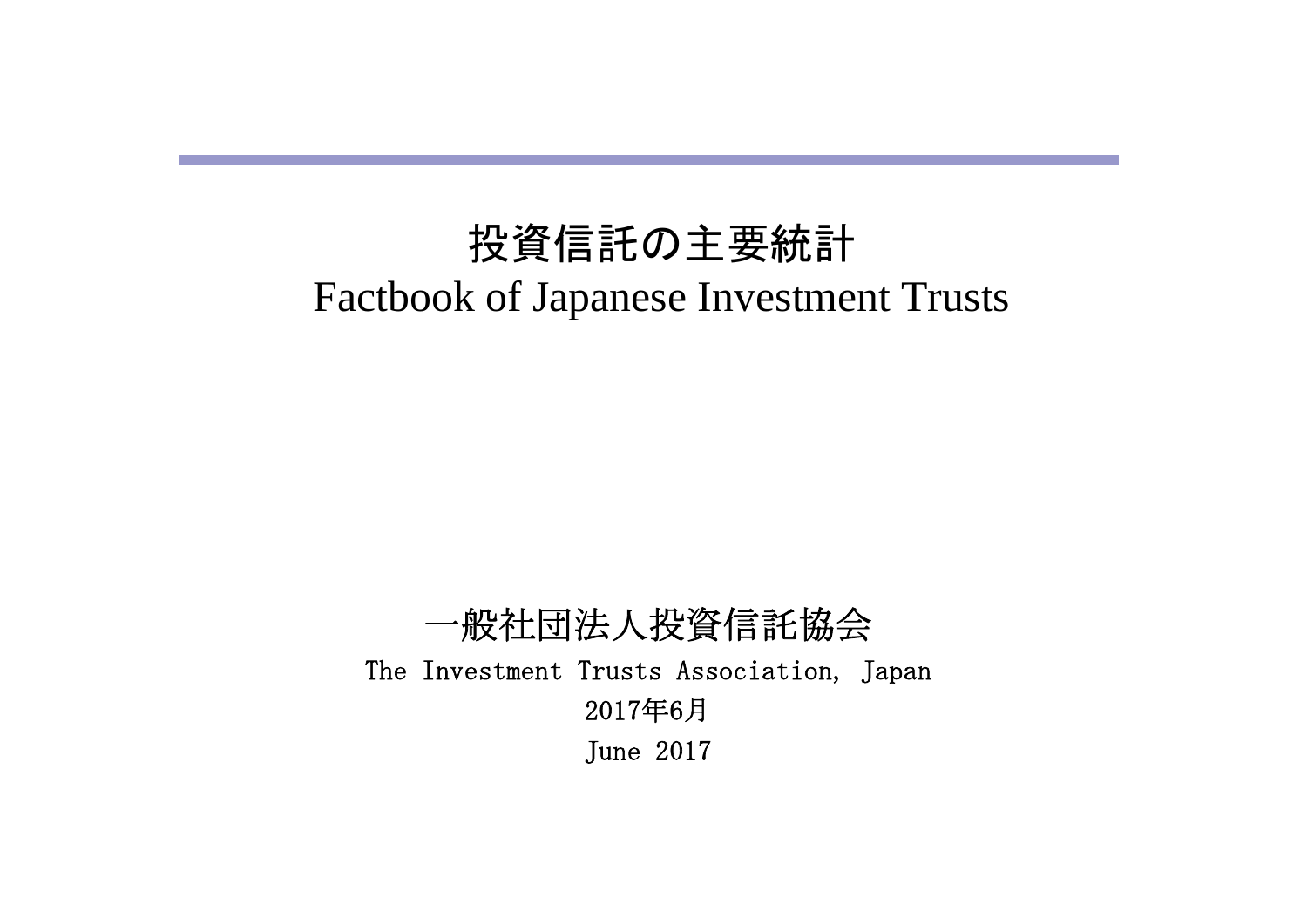#### Ⅰ投資信託市場動向

Trend of Japanese Investment Trusts

1. 投資信託の全体像 Total Net Assets-Structure of Investment Trusts 2.公募投信の純資産総額等の推移 Total Net Assets of Publicly Offered Investment Trusts 3. 契約型公募投信の新規設定・償還・運用中ファンドの本数 Number of Newly Launched Funds, Redeemed Funds and Currently-Managed Funds / Publicly Offered Investment Trusts 4.公募株式投信の純資産総額等の推移 Total Net Assets of Publicly Offered Stock Investment Trusts 5. 公募株式投信(除くETF)の純資産総額等の推移 Total Net Assets of Publicly Offered Stock Investment Trusts (Excluding ETFs) 6. 公募株式投信の新規設定・償還・運用中ファンドの本数 Number of Newly Launched Funds, Redeemed Funds and Currently-Managed Funds / Publicly Offered Stock Investment Trusts 7.株式投信の商品分類別内訳 The Figures of Publicly Offered Stock Investment Trusts by Investment Objectives 8. 1ファンドあたり平均運用資産残高 Average Net Assets per Fund 9.毎月決算型ファンドの純資産総額と株式投信に占める割合 Total Net Assets of Monthly Payout Funds and Percentage of Monthly Payout Funds in Publicly Offered Stock Investment Trusts 10.公募株式投信に占める外貨建純資産比率の推移 Percentage of Foreign Currency-Denominated Assets in Publicly Offered Investment Trusts and Publicly Offered Stock Investment Trusts 11.公募株式投信における国内株式への投資比率 Percentage of Domestic Shares in Publicly Offered Stock Investment Trusts 12. 公募株式投信の販売態別純資産残高とシェア Total Net Assets and Share of Publicly Offered Stock Investment Trusts by Distribution Channels 13.ETFの純資産総額と本数 The Number and Total Net Assets of ETFs 14.公募株式投信(追加型)における運用管理費用(信託報酬)の状況 Fees and Expenses of Publicy Offered Stock Investment Trusts (Trust Remunerations) 15.公募株式投信(追加型)における販売手数料(上限)の状況 Fees and Expenses of Publicy Offered Stock Investment Trusts (Sales Charges) 16.上場REITの純資産総額 Total Net Assets of Listed REITs 17.確定拠出年金(DC)向けファンドの市場規模(推計) Total Net Assets of Investment Trusts For Defined Contribution Pension Plan 18.ラップ向けファンドの市場規模(推計) Total Net Assets of Investment Trusts For Wrap Account 19. 契約型私募投信の純資産総額の推移 Total Net Assets of Privately Placed Investment Trusts 20.主要国における個人金融資産構成の比率 Ratio of Individual Financial Assets Structure in the Major Countries 21. 投資信託の世界統計 World Statistics of Investment Funds

#### Ⅱ業界の概況

Outline of Industry

#### 22. 協会会員数等の推移

The Number of Member Companies of JITA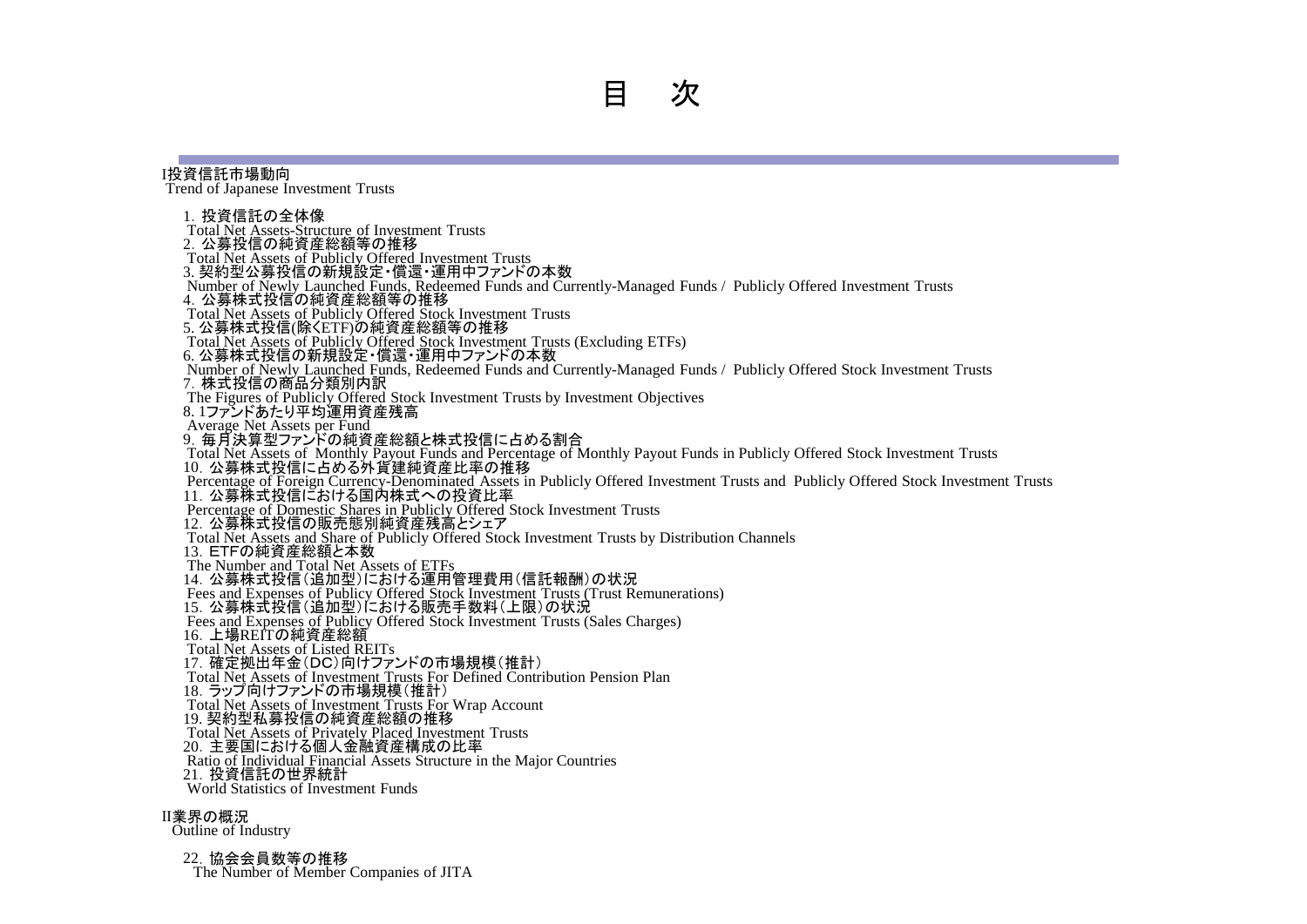#### 1. 投資信託の全体像

#### Total Net Assets-Structure of Investment Trusts

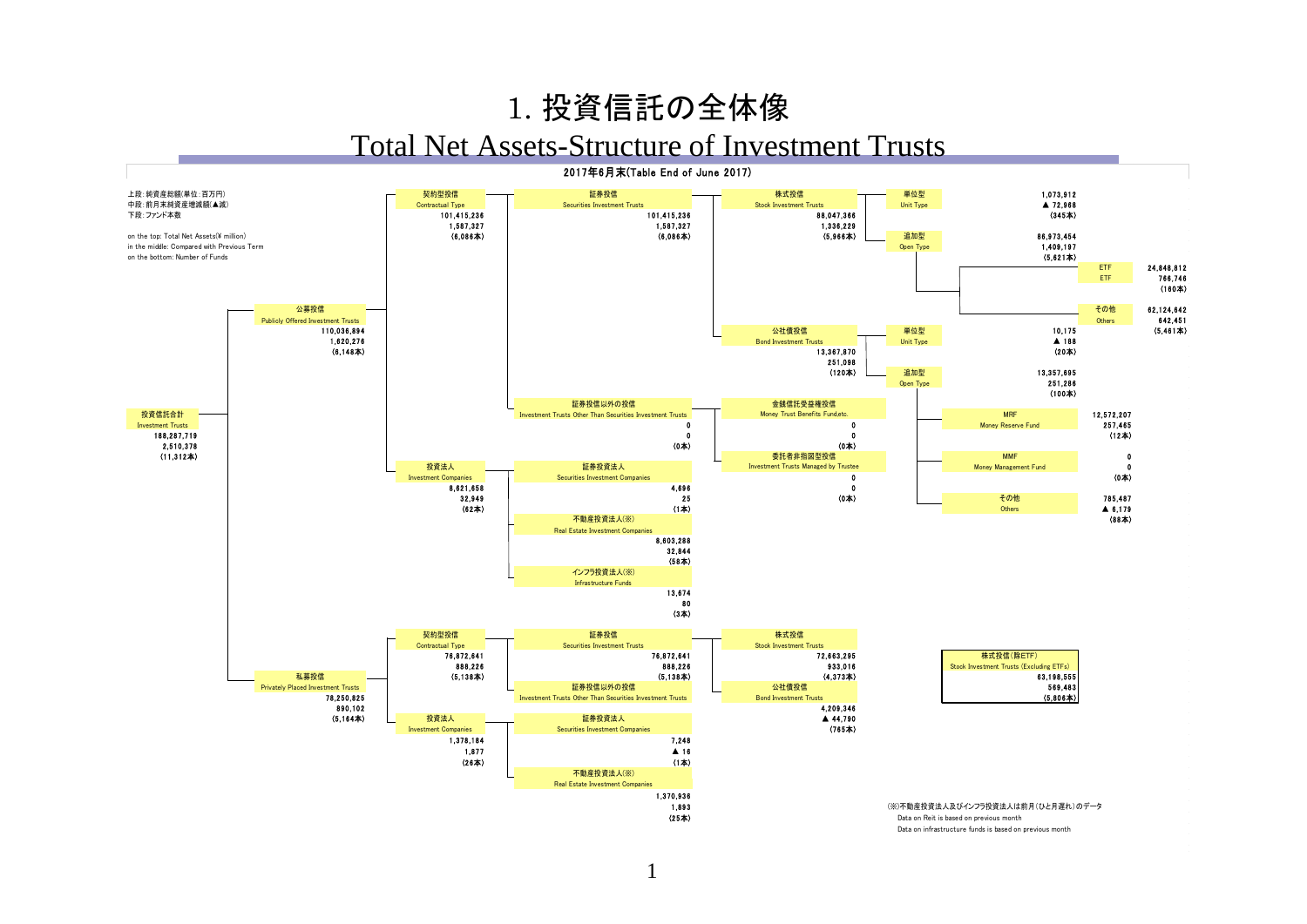#### 2. 公募投信の純資産総額等の推移

#### Total Net Assets of Publicly Offered Investment Trusts



2017年以外 各年12月末 End of December in Every Year , Except for 2017.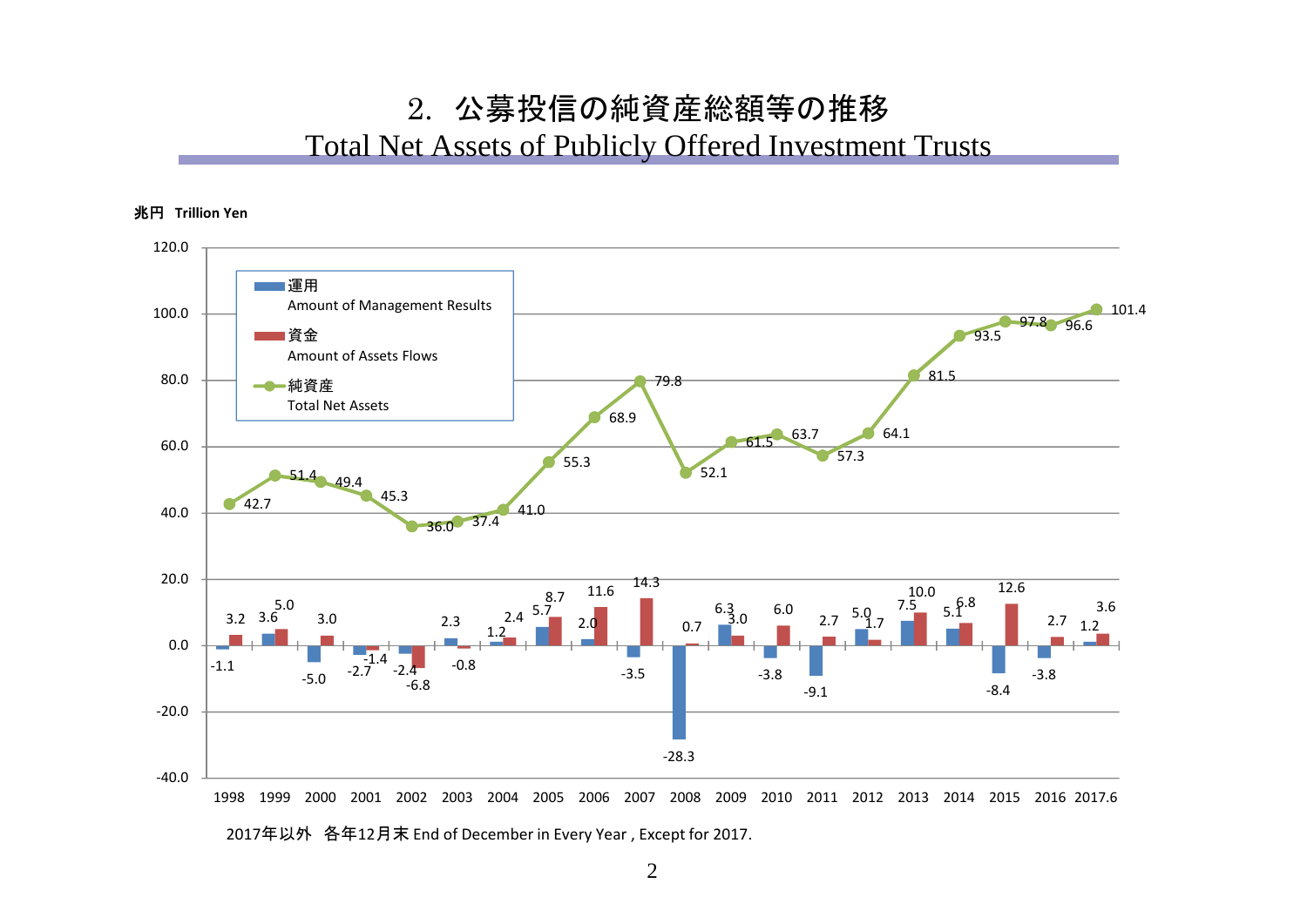#### 3. 契約型公募投信の新規設定・償還・運用中ファンドの本数

Number of Newly Launched Funds, Redeemed Funds and Currently-Managed Funds / Publicly Offered Investment Trusts



年以外 各年12月末 End of December in Every Year , Except for 2017.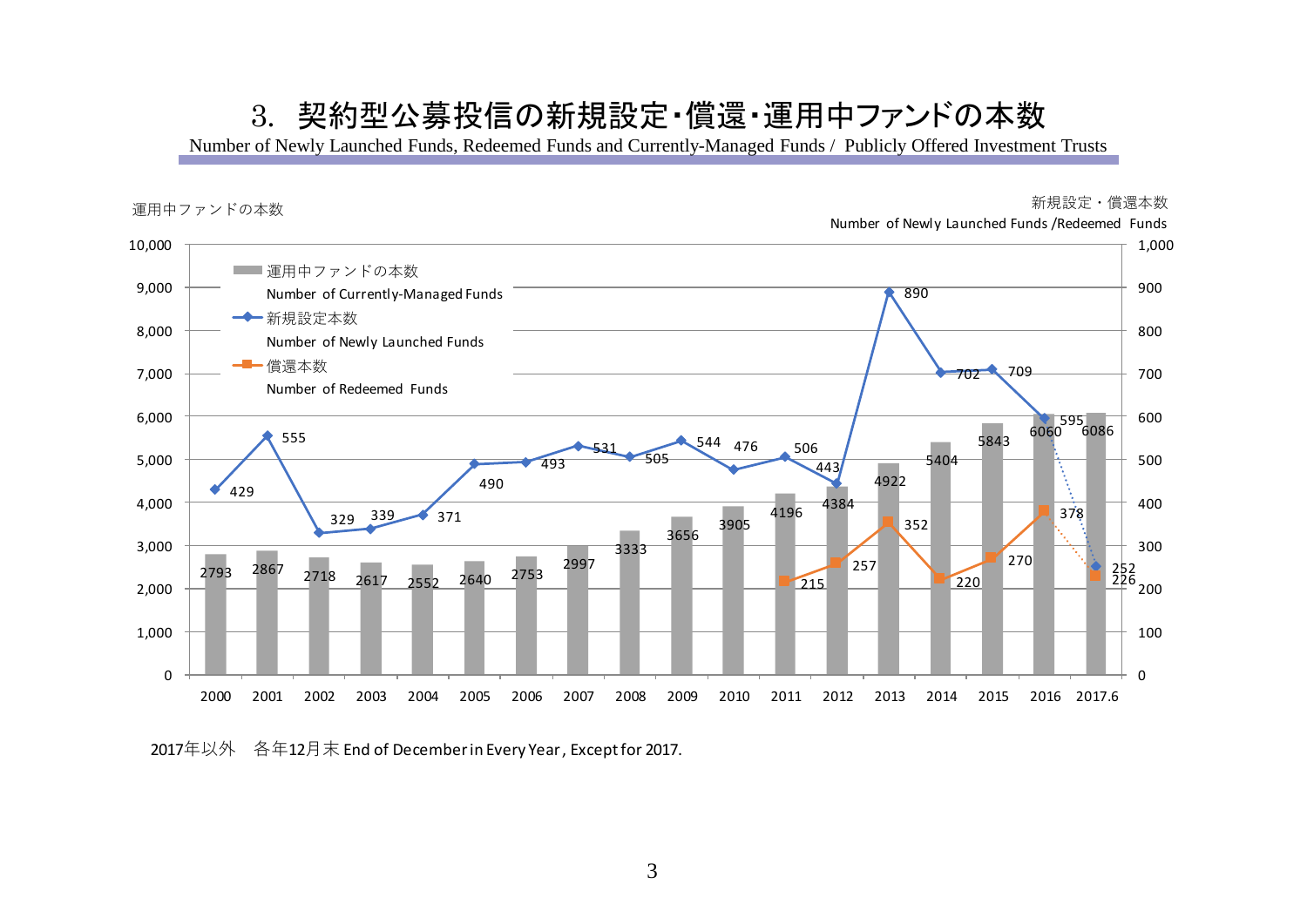4. 公募株式投信の純資産総額等の推移

Total Net Assets of Publicly Offered Stock Investment Trusts





2017年以外 各年12月末 End of December in Every Year , Except for 2017.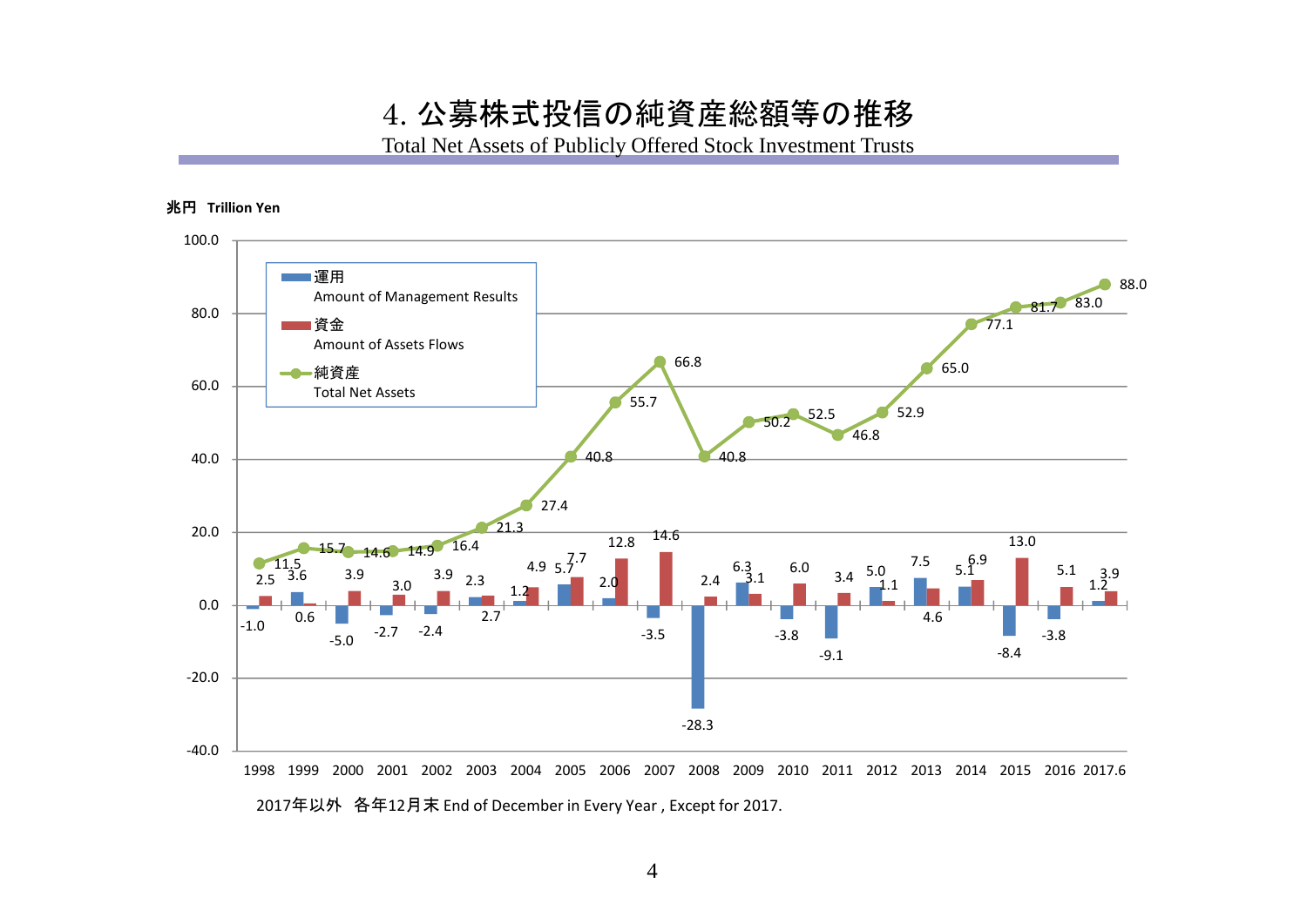#### 5. 公募株式投信(除くETF)の純資産総額等の推移

Total Net Assets of Publicly Offered Stock Investment Trusts (Excluding ETFs)

#### 兆円 **Trillion Yen**



2017年以外 各年12月末 End of December in Every Year , Except for 2017.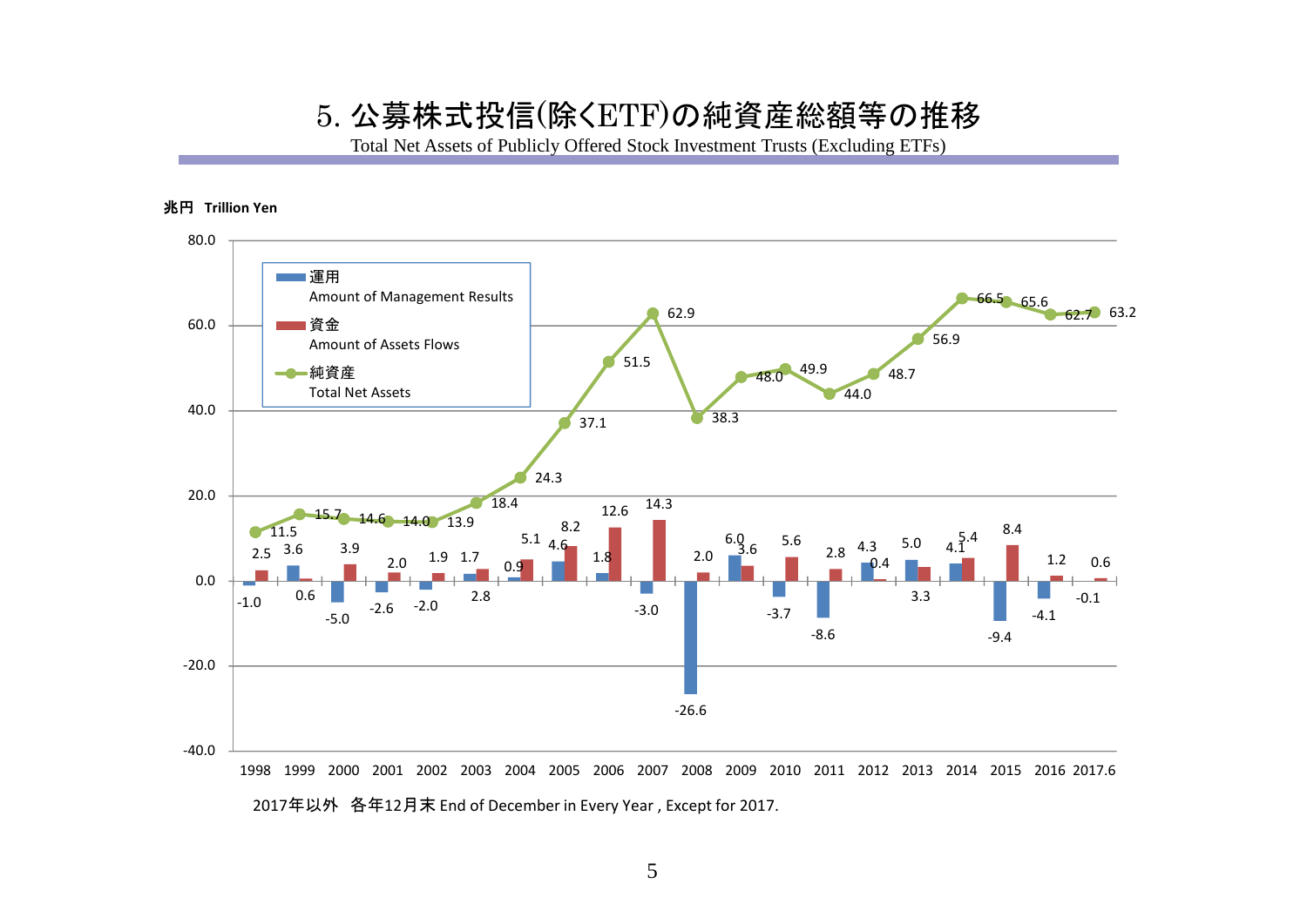### 6. 公募株式投信の新規設定・償還・運用中ファンドの本数

Number of Newly Launched Funds, Redeemed Funds and Currently-Managed Funds / Publicly Offered Stock Investment Trusts



年以外 各年12月末 End of December in Every Year , Except for 2017.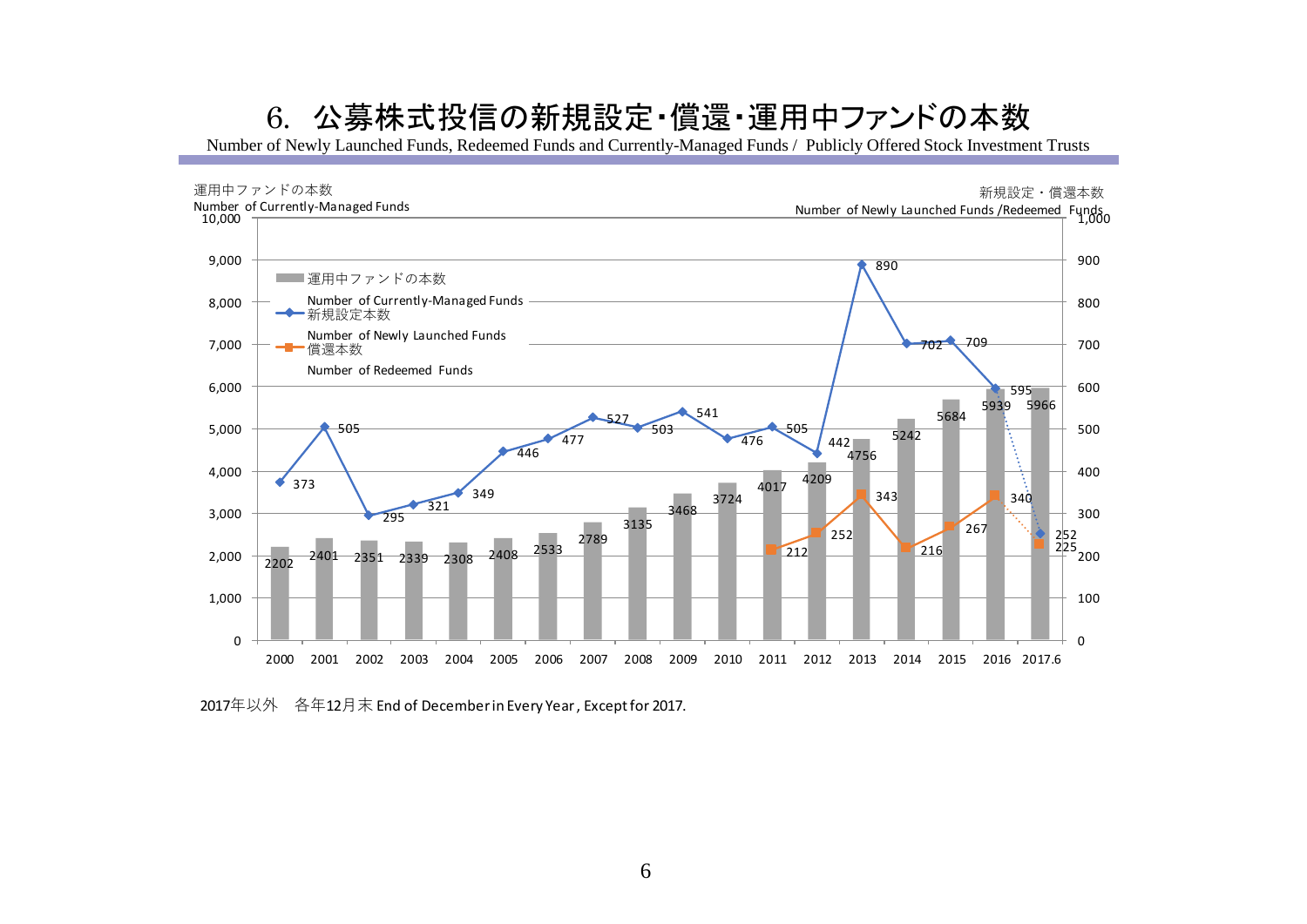### 7. 株式投信の商品分類別内訳

#### The Figures of Publicly Offered Stock Investment Trusts by Investment Objectives

#### 2017年1月~6月(January‐June 2017)

(単位 : 億円 ; ¥ 100 million)

| 地域 Area                        | 項目 ITEMS<br>資産 Assets                                                                                                                                                                        | 設定額<br><b>Sales</b><br>(A) | 解約額<br>Repurchases<br>(B) | 解約率<br>Rate of<br>Repurchases | 償還額<br>Redemptions<br>(C) | 差引増減(▲)額<br>$(D) =$<br>$(A) - ( (B) + (C) )$ | 収益分配額<br><b>Profit Distributions</b> | 運用等増減(▲)額<br><b>Managed Results</b><br>(E) | 純資産増減(▲)額<br>$((D) + (E))$ | 増減率<br>Rate of Change | 純資産総額<br><b>Total Net Assets</b> | ファンド本数<br>Number of<br>Funds |
|--------------------------------|----------------------------------------------------------------------------------------------------------------------------------------------------------------------------------------------|----------------------------|---------------------------|-------------------------------|---------------------------|----------------------------------------------|--------------------------------------|--------------------------------------------|----------------------------|-----------------------|----------------------------------|------------------------------|
| 国内 Domestic                    | 株式 Stock                                                                                                                                                                                     | 86,906                     | 68,388                    | 3.7                           | 134                       | 18,385                                       | 1,810                                | 19,565                                     | 37,950                     | 2.0                   | 328,922                          | 1,035                        |
|                                | 債券 Bond                                                                                                                                                                                      | 7,125                      | 6,990                     | 4.0                           | 18                        | 118                                          | 106                                  | ▲194                                       | ▲76                        | 0.0                   | 29,423                           | 233                          |
|                                | 不動産投信 Real Estate Investment Trusts                                                                                                                                                          | 6,589                      | 5,633                     | 2.5                           |                           | 956                                          | 1,773                                | ▲4,648                                     | ▲3,693                     | $\blacktriangle$ 1.6  | 36,258                           | 123                          |
|                                | その他資産 Other Assets                                                                                                                                                                           | 44                         | 39                        | 6.5                           |                           |                                              |                                      |                                            |                            | 1.2                   | 105                              |                              |
|                                | 資産複合 Asset Mix                                                                                                                                                                               | 1,728                      | 811                       | 2.5                           |                           | 915                                          | 82                                   | ▲89                                        | 827                        | 2.6                   | 5,771                            | 68                           |
|                                |                                                                                                                                                                                              | 102,392                    | 81,861                    | 3.6                           | 153                       | 20,378                                       | 3,772                                | 14,637                                     | 35,015                     | 1.5                   | 400,478                          | 1,463                        |
| 海外 Foreign                     | 株式 Stock                                                                                                                                                                                     | 15.097                     | 11,526                    | 3.0                           | 173                       | 3.398                                        | 1,661                                | 3,955                                      | 7,353                      | 1.9                   | 66,735                           | 825                          |
|                                | 債券 Bond                                                                                                                                                                                      | 20,485                     | 17,298                    | 2.2                           | 100                       | 3,087                                        | 5,385                                | ▲1,932                                     | 1,155                      | 0.1                   | 130,353                          | 1,264                        |
|                                | 不動産投信 Real Estate Investment Trusts                                                                                                                                                          | 8,408                      | 9,668                     | 2.6                           | Я                         | ▲1,268                                       | 5,579                                | ▲5,383                                     | ▲6,651                     | $\blacktriangle$ 1.8  | 57,614                           | 226                          |
|                                | その他資産 Other Assets                                                                                                                                                                           | 2.616                      | 1,603                     | 2.7                           | 305                       | 709                                          | 255                                  | ▲888                                       | ▲179                       | $\triangle$ 0.3       | 9,774                            | 228                          |
|                                | 資産複合 Asset Mix                                                                                                                                                                               | 7,802                      | 2,825                     | 2.9                           | 92                        | 4,885                                        | 1,086                                | ▲454                                       | 4,432                      | 4.5                   | 18,619                           | 181                          |
|                                |                                                                                                                                                                                              | 54,409                     | 42,920                    | 2.6                           | 678                       | 10,811                                       | 13,966                               | ▲4,701                                     | 6,110                      | 0.4                   | 283,096                          | 2,724                        |
| 内外 InterNational               | 株式 Stock                                                                                                                                                                                     | 21.472                     | 11,101                    | 3.7                           | 47                        | 10,325                                       | 1,463                                | 2,825                                      | 13.150                     | 4.4                   | 56.036                           | 338                          |
|                                | 債券 Bond                                                                                                                                                                                      | 5,554                      | 4,589                     | 2.3                           | 908                       | 57                                           | 731                                  | ▲284                                       | ▲227                       | $\blacktriangle$ 0.1  | 33,564                           | 328                          |
|                                | 不動産投信 Real Estate Investment Trusts                                                                                                                                                          | 1,995                      | 4,305                     | 3.0                           | 2                         | ▲2,311                                       | 1,858                                | ▲2,135                                     | ▲4,447                     | $\blacktriangle$ 3.1  | 21,338                           | 89                           |
|                                | その他資産 Other Assets                                                                                                                                                                           | 1.034                      | 2.725                     | 5.1                           | 722                       | $\triangle$ 2,413                            | 108                                  | 176                                        | ▲2,237                     | $\blacktriangle$ 4.2  | 7,739                            | 165                          |
|                                | 資産複合 Asset Mix                                                                                                                                                                               | 14,222                     | 12,143                    | 2.6                           | 321                       | 1,757                                        | 790                                  | 1,126                                      | 2,883                      | 0.6                   | 78,223                           | 859                          |
|                                |                                                                                                                                                                                              | 44,277                     | 34,862                    | 3.0                           | 2,000                     | 7,415                                        | 4,950                                | 1,707                                      | 9,122                      | 0.8                   | 196,899                          | 1,779                        |
| 株式投信合計 Stock Investment Trusts |                                                                                                                                                                                              | 201.078                    | 159,643                   | 3.1                           | 2,831                     | 38,604                                       | 22,687                               | 11,643                                     | 50,247                     | 1.0                   | 880.474                          | 5,966                        |
|                                | 株式投信(除 <etf) (excluding="" etfs)<="" investment="" stock="" td="" trusts="" 合計=""><td></td><td></td><td></td><td></td><td></td><td></td><td></td><td></td><td></td><td></td><td></td></etf)> |                            |                           |                               |                           |                                              |                                      |                                            |                            |                       |                                  |                              |
|                                |                                                                                                                                                                                              | 131,173                    | 121,954                   | 3.2                           | 2,830                     | 6,389                                        | 22,291                               | $\blacktriangle$ 1,157                     | 5,232                      | 0.1                   | 631,986                          | 5,806                        |
| インデックス Index                   | 日経225 NIKKEI225                                                                                                                                                                              | 28,715                     | 23,728                    | 3.4                           |                           | 4,987                                        | 145                                  | 6,451                                      | 11,437                     | 1.7                   | 120,486                          | 85                           |
|                                | <b>TOPIX TOPIX</b>                                                                                                                                                                           | 34,114                     | 11,321                    | 1.8                           |                           | 22,793                                       | 75                                   | 7,557                                      | 30,350                     | 4.8                   | 120,546                          | 77                           |
|                                | その他 Others                                                                                                                                                                                   | 22.978                     | 19,509                    | 3.7                           | 26                        | 3.444                                        | 1,013                                | $\blacktriangle$ 93                        | 3,351                      | 0.6                   | 88,971                           | 666                          |
|                                |                                                                                                                                                                                              | 85,807                     | 54.558                    | 3.0                           | 26                        | 31,223                                       | 1,233                                | 13,915                                     | 45,138                     | 2.4                   | 330,004                          | 828                          |
|                                |                                                                                                                                                                                              |                            |                           |                               |                           |                                              |                                      |                                            |                            |                       |                                  |                              |
| ETF ETF                        |                                                                                                                                                                                              | 69.905                     | 37,689                    | 2.8                           |                           | 32,215                                       | 396                                  | 12,800                                     | 45,015                     | 3.3                   | 248,488                          | 160                          |
| 毎月決算型 Monthly Payout           |                                                                                                                                                                                              | 53,445                     | 53,326                    | 2.6                           | 322                       | $\triangle$ 202                              | 20,627                               | ▲15,673                                    | ▲15,875                    | $\triangle$ 0.8       | 329,155                          | 1,487                        |
|                                |                                                                                                                                                                                              |                            |                           |                               |                           |                                              |                                      |                                            |                            |                       |                                  |                              |
| ファンドオブファンズ Fund of Funds       |                                                                                                                                                                                              | 54,566                     | 43,828                    | 3.0                           | 200                       | 10,538                                       | 11,068                               | ▲3,072                                     | 7.466                      | 0.5                   | 247,224                          | 2,156                        |
| 特殊型 Special Type               | ブル・ベア型 Bull/Bear                                                                                                                                                                             | 4,670                      | 5,497                     | 26.0                          | 11                        | ▲838                                         | $\sqrt{ }$                           | 193                                        | ▲645                       | $\blacktriangle$ 3.1  | 3,195                            | 90                           |
|                                | 条件付運用型 Conditional Management                                                                                                                                                                | $\cap$                     |                           | 0.4                           | 123                       | ▲128                                         |                                      | $\overline{\phantom{a}}$                   | $\triangle$ 126            | $\blacktriangle$ 10.2 | 143                              | $\mathbf{a}$                 |
|                                | ロング・ショート型 Long/Short                                                                                                                                                                         | 3,412                      | 2,930                     | 8.3                           | э                         | 479                                          | 16                                   | 57                                         | 536                        | 1.5                   | 6,176                            | 84                           |
|                                | その他型 Others                                                                                                                                                                                  | 96                         | 158                       | 3.9                           |                           | $\triangle$ 66                               | 10                                   | $\blacktriangle$                           | ▲70                        | $\blacktriangle$ 1.7  | 639                              | 23                           |
|                                |                                                                                                                                                                                              | 8.178                      | 8.590                     | 13.9                          | 140                       | ▲552                                         | 27                                   | 247                                        | ▲305                       | $\blacktriangle 0.5$  | 10,154                           | 205                          |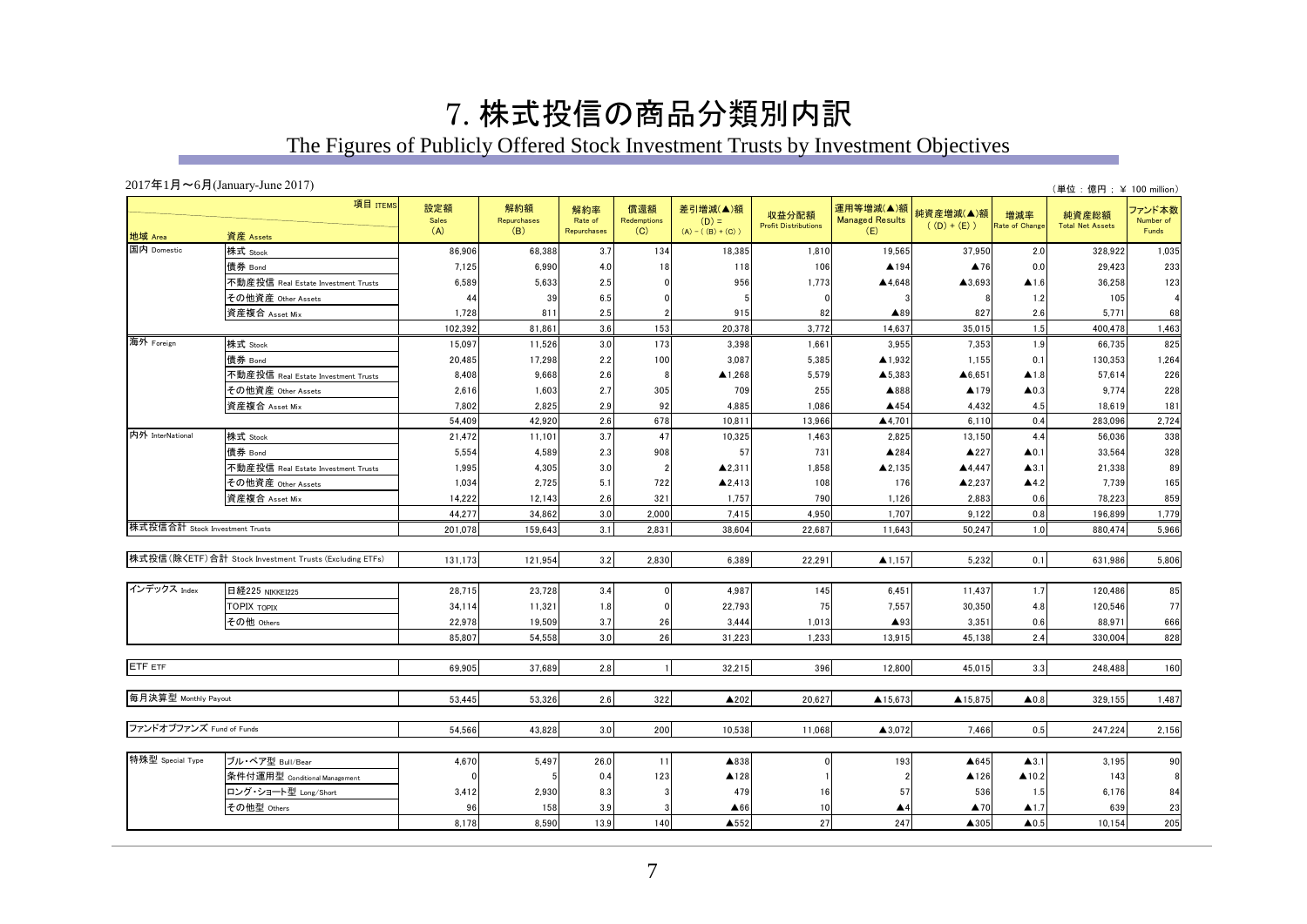8. 1ファンドあたり平均運用資産残高 Average Net Assets per Fund

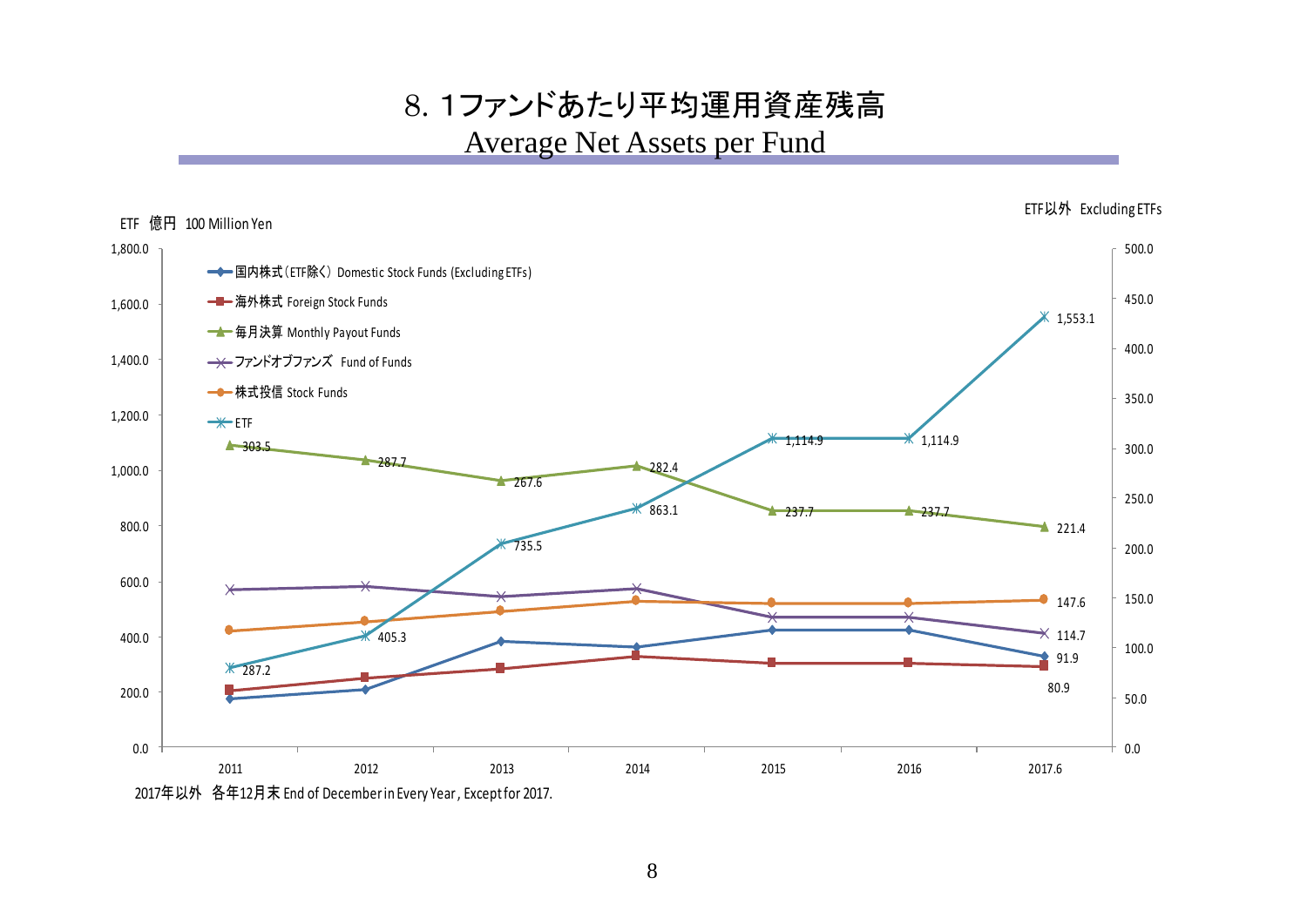### 9. 毎月決算型ファンドの純資産総額と株式投信に占める割合

Total Net Assets of Monthly Payout Funds and Percentage of Monthly Payout Funds in Publicly Offered Stock Investment Trusts



**■■■割合** Percentage of Monthly Payout Funds in Publicly Offered Stock Investment Trusts

<u>■</u> ETFを除いた割合 Percentage of Monthly Payout Funds in Publicly Offered Stock Investment Trusts(Excluding ETFs)

2017年以外 各年12月末 End of December in Every Year , Except for 2017.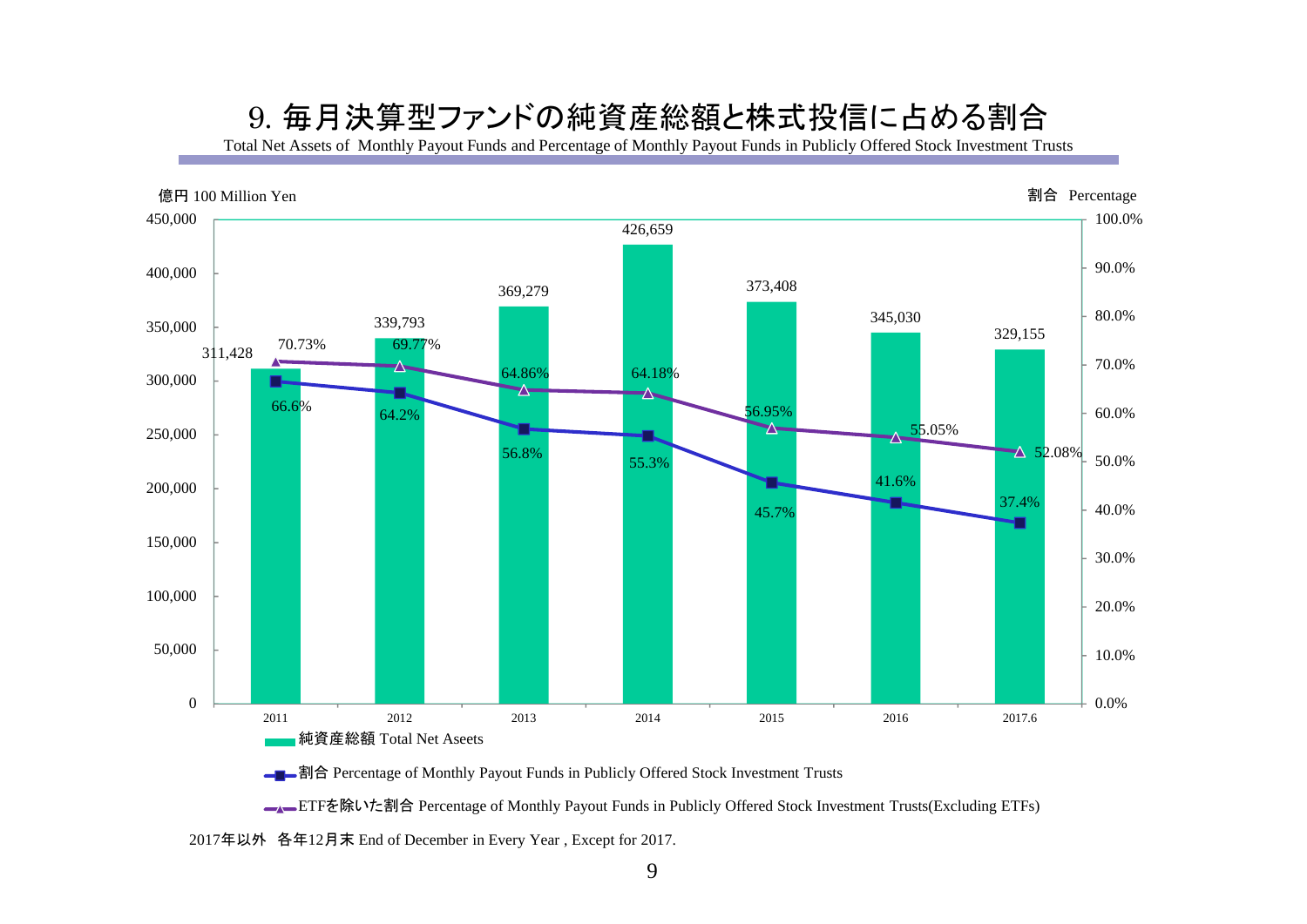#### 10. 公募株式投信に占める外貨建純資産比率の推移

Percentage of Foreign Currency-Denominated Assets in Publicly Offered Investment Trusts and Publicly Offered Stock Investment Trusts



2017年以外 各年12月末 End of December in Every Year , Except for 2017.

(\*)外貨建純資産に円建て外国投資信託は含まれていない場合がある。

There are cases which Foreign Currency-Denominated Assets don't include Yen-denominated Off-Shore Funds Assets.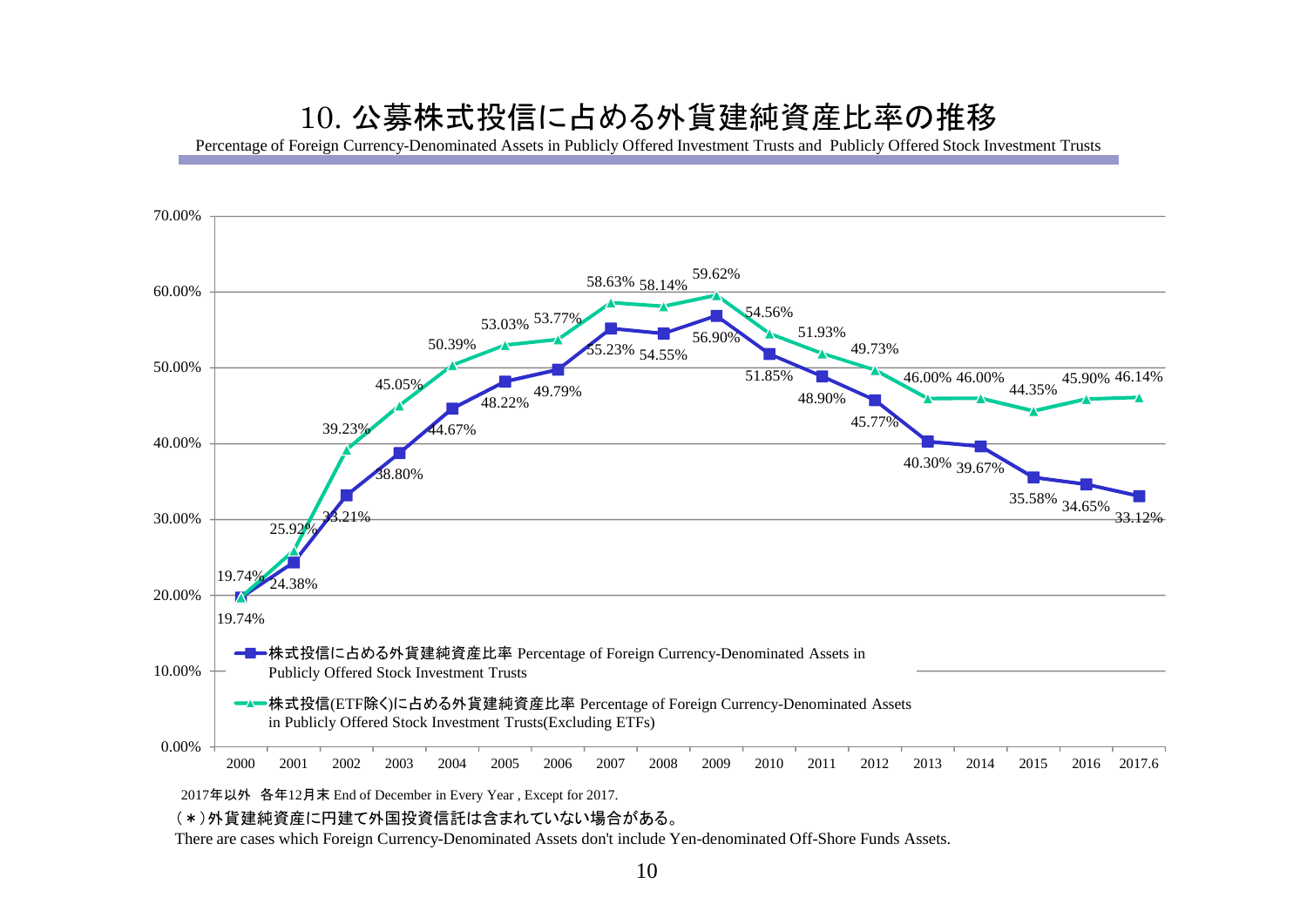#### 11. 公募株式投信における国内株式への投資比率の推移

Percentage of Domestic Shares in Publicly Offered Stock Investment Trusts

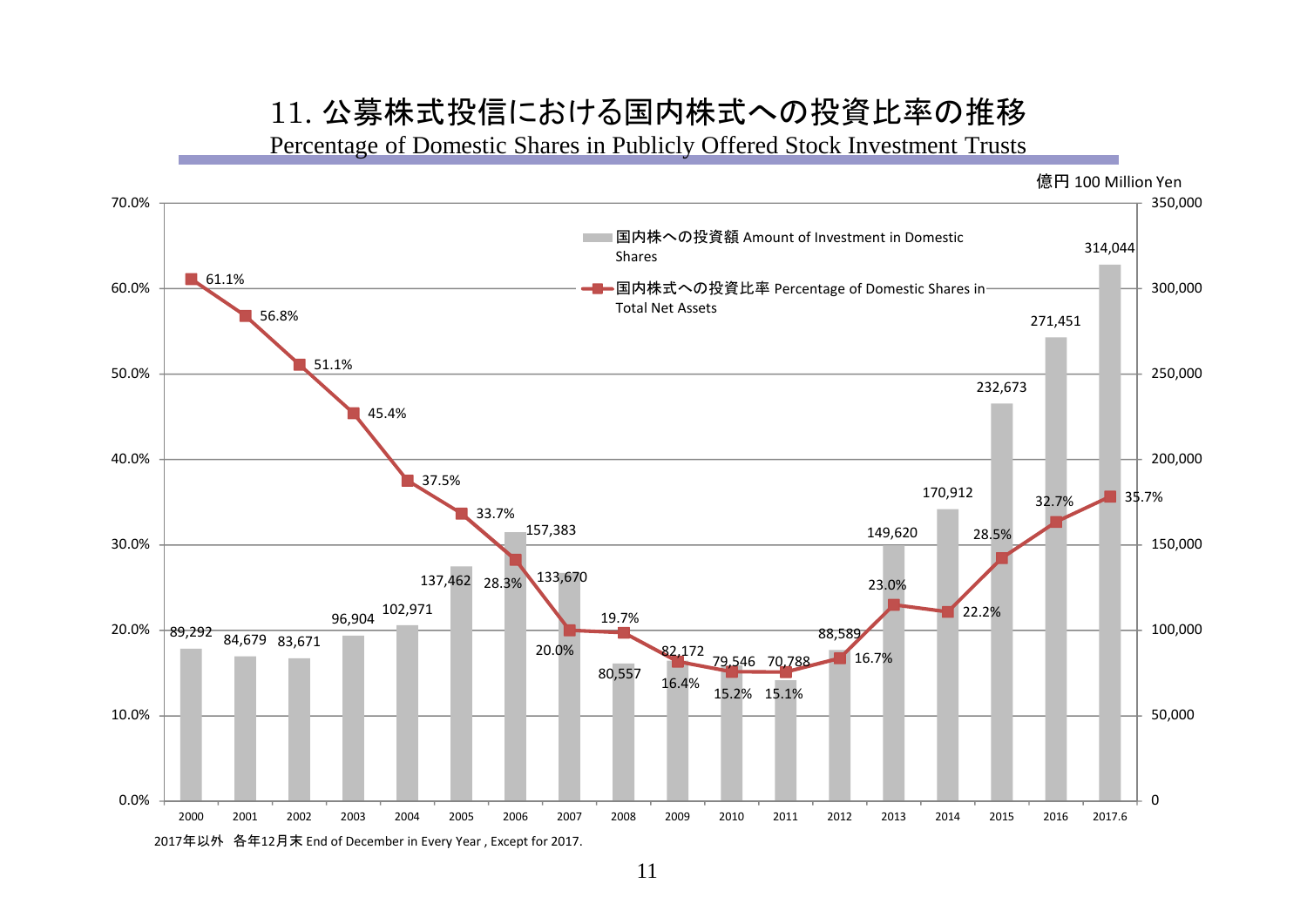## 12. 公募株式投信の販売態別純資産残高とシェア

Total Net Assets and Share of Publicly Offered Stock Investment Trusts by Distribution Channels



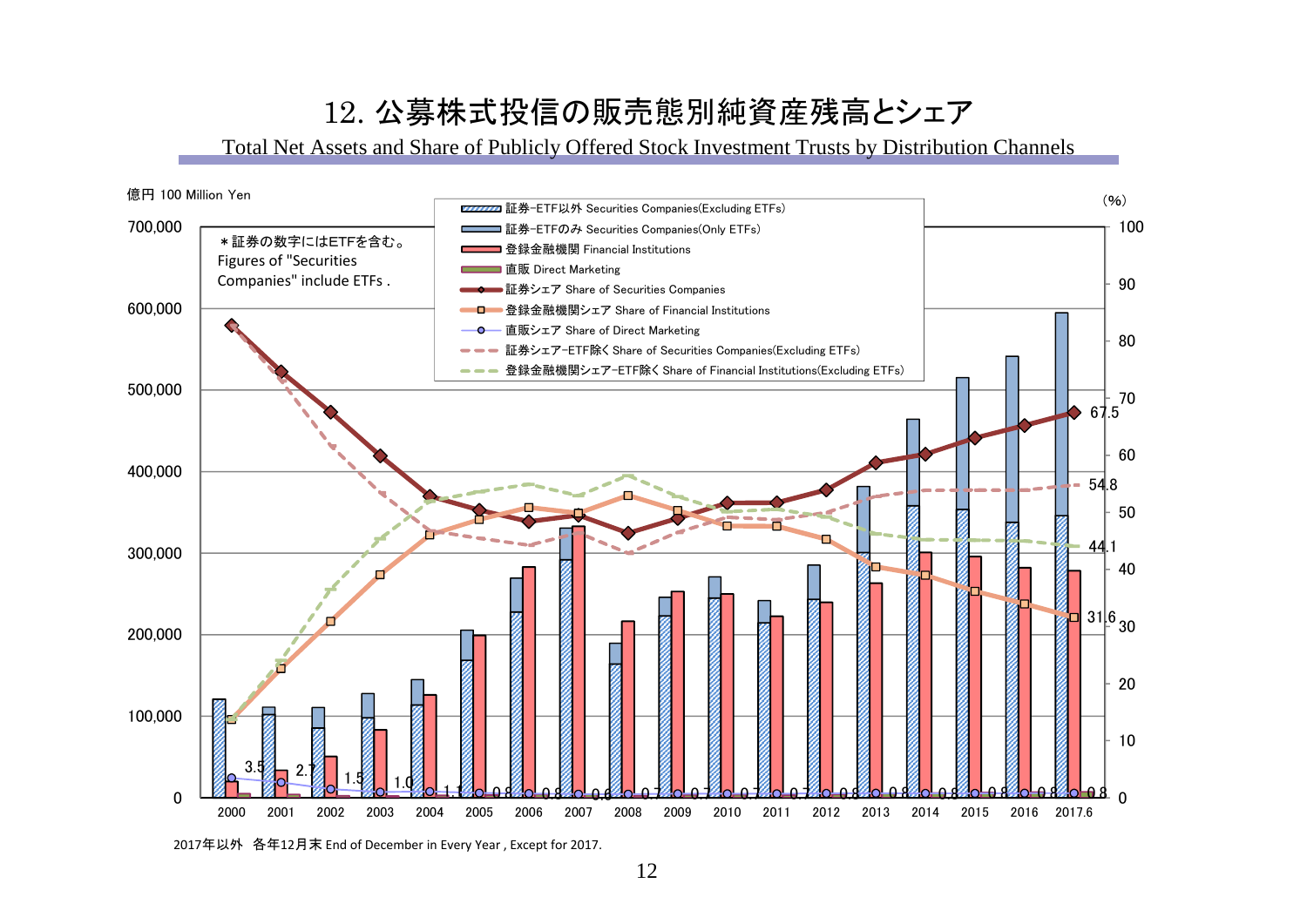#### 13. ETFの純資産総額と本数 The Number and Total Net Assets of ETFs



2017年以外 各年12月末 End of December in Every Year , Except for 2017.

13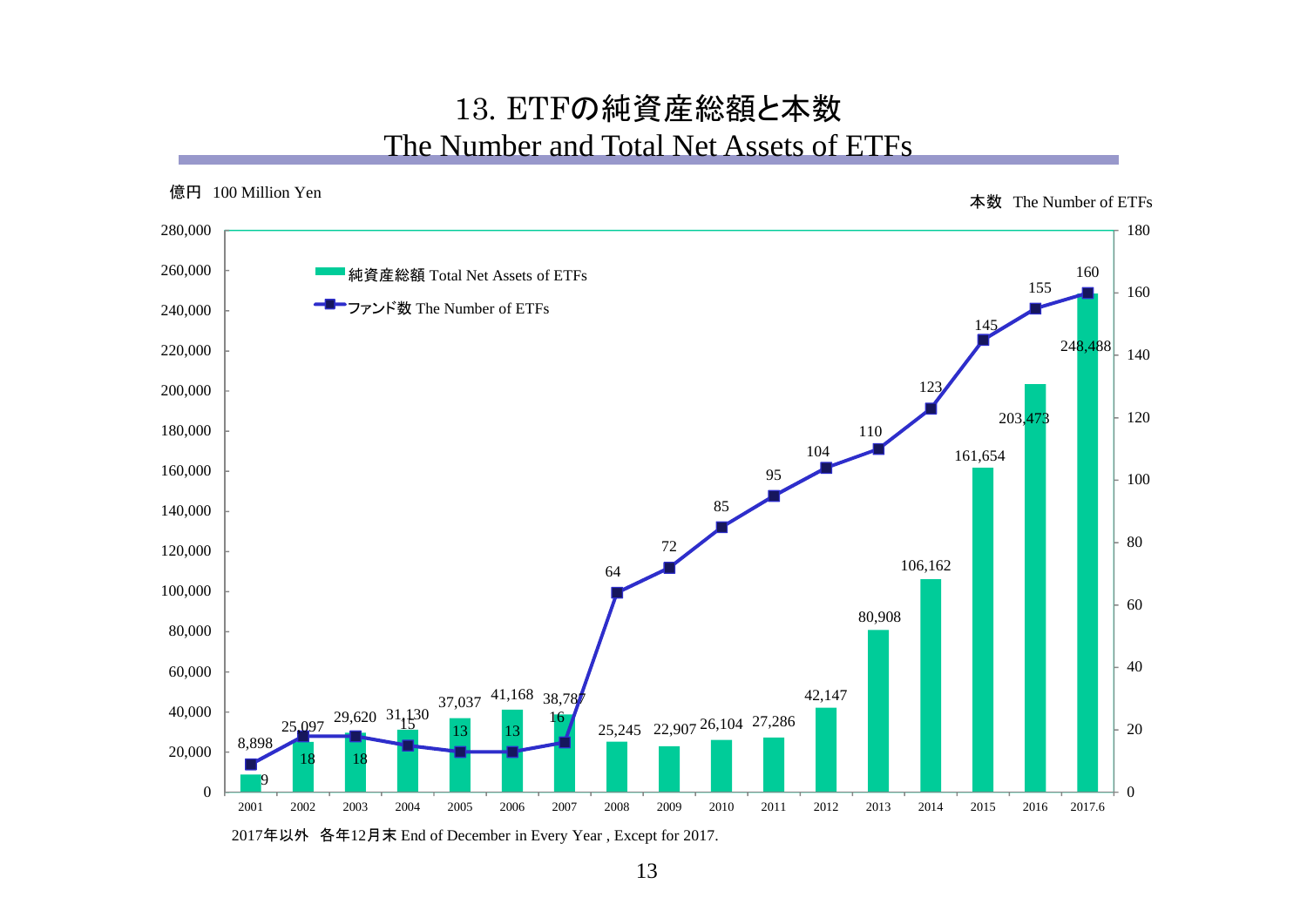## 14. 公募株式投信(追加型)における運用管理費用(信託報酬)の状況

Fees and Expenses of Publicy Offered Stock Investment Trusts (Trust Remunerations)

| 2017年6月末(Table End of June 2017)    |                                     |                                                  |                      |               |                                                          |               |               |                                 |               |               |                                                          |                      |               | (単位:%(税抜Excluding tax))          |
|-------------------------------------|-------------------------------------|--------------------------------------------------|----------------------|---------------|----------------------------------------------------------|---------------|---------------|---------------------------------|---------------|---------------|----------------------------------------------------------|----------------------|---------------|----------------------------------|
| 項目 ITEMS                            |                                     | 運用管理費用<br><b>Trust Remuneration</b><br>$(A+B+C)$ |                      |               | 委託会社<br><b>Trust Remuneration for The Trustor</b><br>(A) |               |               | 販売会社<br><b>Agent Fee</b><br>(B) |               |               | 受託会社<br><b>Trust Remuneration for The Trustee</b><br>(C) |                      |               | ファンド本数<br><b>Number of Funds</b> |
| 地域 Area                             | 資産 Assets                           | 平均<br>Average                                    | 最大<br><b>Maximum</b> | 最小<br>Minimum | 平均<br>Average                                            | 最大<br>Maximum | 最小<br>Minimum | 平均<br>Average                   | 最大<br>Maximum | 最小<br>Minimum | 平均<br>Average                                            | 最大<br><b>Maximum</b> | 最小<br>Minimum | (X)                              |
| 国内 Domestic                         | 株式 Stock                            | 1.06                                             | 2.15                 | 0.03          | 0.53                                                     | 1.60          | 0.01          | 0.48                            | 1.10          | 0.00          | 0.06                                                     | 0.15                 | 0.02          | 908                              |
|                                     | 債券 Bond                             | 0.35                                             | 0.85                 | 0.00          | 0.17                                                     | 0.47          | 0.00          | 0.15                            | 0.41          | 0.00          | 0.03                                                     | 0.07                 | 0.00          | 95                               |
|                                     | 不動産投信 Real Estate Investment Trusts | 0.70                                             | 1.35                 | 0.16          | 0.33                                                     | 0.69          | 0.01          | 0.33                            | 0.75          | 0.00          | 0.04                                                     | 0.08                 | 0.02          | 110                              |
|                                     | その他資産 Other Assets                  | 1.18                                             | 1.89                 | 0.45          | 0.71                                                     | 1.11          | 0.23          | 0.43                            | 0.75          | 0.00          | 0.04                                                     | 0.05                 | 0.03          |                                  |
|                                     | 資産複合 Asset Mix                      | 1.01                                             | 1.70                 | 0.21          | 0.46                                                     | 0.75          | 0.10          | 0.51                            | 0.90          | 0.00          | 0.05                                                     | 0.10                 | 0.02          | 42                               |
|                                     |                                     | 0.97                                             | 2.15                 | 0.00          | 0.48                                                     | 1.60          | 0.00          | 0.44                            | 1.10          | 0.00          | 0.06                                                     | 0.15                 | 0.00          | 1,159                            |
| 海外 Foreign                          | 株式 Stock                            | 1.29                                             | 2.38                 | 0.06          | 0.63                                                     | 1.60          | 0.01          | 0.61                            | 1.12          | 0.00          | 0.05                                                     | 0.10                 | 0.02          | 778                              |
|                                     | 債券 Bond                             | 1.08                                             | 1.90                 | 0.10          | 0.50                                                     | 1.13          | 0.01          | 0.54                            | 0.90          | 0.00          | 0.04                                                     | 0.10                 | 0.02          | 1,103                            |
|                                     | 不動産投信 Real Estate Investment Trusts | 1.12                                             | 1.85                 | 0.27          | 0.52                                                     | 1.06          | 0.10          | 0.56                            | 1.08          | 0.00          | 0.05                                                     | 0.10                 | 0.02          | 207                              |
|                                     | その他資産 Other Assets                  | 1.11                                             | 1.89                 | 0.24          | 0.54                                                     | 1.09          | 0.10          | 0.53                            | 0.85          | 0.00          | 0.04                                                     | 0.07                 | 0.03          | 164                              |
|                                     | 資産複合 Asset Mix                      | 1.29                                             | 2.06                 | 0.46          | 0.56                                                     | 1.12          | 0.01          | 0.69                            | 1.00          | 0.01          | 0.04                                                     | 0.10                 | 0.02          | 179                              |
|                                     |                                     | 1.17                                             | 2.38                 | 0.06          | 0.55                                                     | 1.60          | 0.01          | 0.57                            | 1.12          | 0.00          | 0.04                                                     | 0.10                 | 0.02          | 2,431                            |
| 内外 InterNational                    | 株式 Stock                            | 1.29                                             | 2.20                 | 0.23          | 0.59                                                     | 1.30          | 0.01          | 0.65                            | 1.03          | 0.00          | 0.05                                                     | 0.10                 | 0.02          | 323                              |
|                                     | 債券 Bond                             | 0.99                                             | 1.80                 | 0.11          | 0.46                                                     | 1.02          | 0.01          | 0.51                            | 1.00          | 0.01          | 0.03                                                     | 0.10                 | 0.02          | 288                              |
|                                     | 不動産投信 Real Estate Investment Trusts | 1.16                                             | 1.59                 | 0.23          | 0.62                                                     | 1.00          | 0.10          | 0.49                            | 0.80          | 0.01          | 0.05                                                     | 0.10                 | 0.02          | 86                               |
|                                     | その他資産 Other Assets                  | 1.14                                             | 1.84                 | 0.31          | 0.54                                                     | 1.12          | 0.18          | 0.57                            | 0.80          | 0.00          | 0.03                                                     | 0.10                 | 0.02          | 88                               |
|                                     | 資産複合 Asset Mix                      | 1.04                                             | 2.05                 | 0.14          | 0.46                                                     | 1.15          | 0.01          | 0.53                            | 1.10          | 0.00          | 0.05                                                     | 0.10                 | 0.02          | 664                              |
|                                     |                                     | 1.10                                             | 2.20                 | 0.11          | 0.50                                                     | 1.30          | 0.01          | 0.55                            | 1.10          | 0.00          | 0.04                                                     | 0.10                 | 0.02          | 1,449                            |
| 株式投信(追加型)合計 Stock Investment Trusts |                                     | 1.10                                             | 2.38                 | 0.00          | 0.52                                                     | 1.60          | 0.00          | 0.54                            | 1.12          | 0.00          | 0.05                                                     | 0.15                 | 0.00          | 5,039                            |

※DC向けファンド、マネープール、財形、ミリオンを除外 Excluded funds for DC, money pool funds and employee's asset-building shemes.

※ファンド・オブ・ファンズの場合、交付目論見書における当該ファンドの料率で計算 In case of fund of funds, rate disclosed in the fund's summary prospectus is used.

| インデックス Index Funds                         |      | .65       | 0.03 | 0.27 | 0.90     | 0.01 | 0.17 | 1.10 | 0.00 | 0.05 | 0.10 | 0.01 | 632   |
|--------------------------------------------|------|-----------|------|------|----------|------|------|------|------|------|------|------|-------|
| <b>SSETF ETF</b>                           | 0.38 | 0.95      | 0.03 | 0.33 | 0.90     | 0.01 | 0.00 | 0.00 | 0.00 | 0.05 | 0.10 | 0.02 | 159   |
| アクティブ Actively Managed Funds               |      | 2.38      | 0.00 | 0.55 | $1.60$   | 0.00 | 0.59 | 1.12 | 0.00 | 0.05 | 0.15 | 0.00 | 4,407 |
|                                            |      |           |      |      |          |      |      |      |      |      |      |      |       |
| 毎月決算型 Monthly Payout                       | 1.15 | <b>90</b> | 0.15 | 0.49 | 1.13     | 0.01 | 0.62 | 1.08 | 0.00 | 0.04 | 0.10 | 0.02 | 1.487 |
| 每月決算型以外 Other                              |      | 2.38      | 0.00 | 0.53 | 1.60     | 0.00 | 0.50 | 1.12 | 0.00 | 0.05 | 0.15 | 0.00 | 3,552 |
|                                            |      |           |      |      |          |      |      |      |      |      |      |      |       |
| DC向けファンド Defined Contribution Pension Plan |      | .90       | 0.10 | 0.35 | $1.10$ , | 0.04 | 0.33 | 1.02 | 0.02 | 0.05 | 0.10 | 0.02 | 448   |

この表は、各投資信託委託会社がファンド毎に公開し投資信託協会に提出している運用管理費用(信託報酬)率のデータに基づいて集計し、一般に広く閲覧に供するもので す。投資信託の運用管理費用(信託報酬)は、各ファンドの投資する地域や資産等によって異なり、また、運用方法等によっても異なります。

This table is calculated based on the data of trust remuneration published and submitted to JITA by each investment management company by each fund, and is laid open for the public. The trust remuneration may be varied depending on the jurisdictions or types of assets which the fund invest in, and it may be also varied depending on each fund's management policy.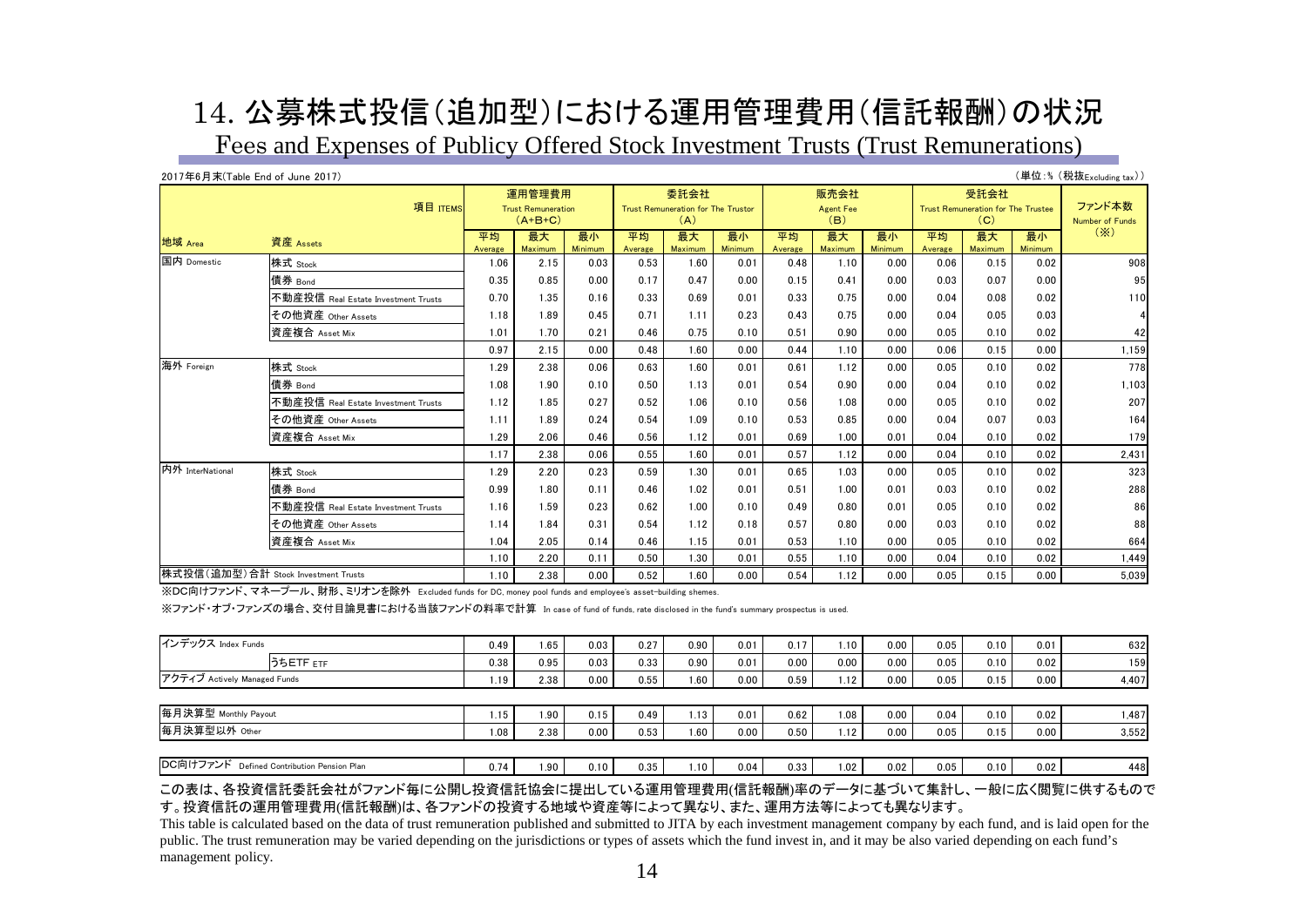## 15. 公募株式投信(追加型)における販売手数料(上限)の状況 Fees and Expenses of Publicy Offered Stock Investment Trusts(Sales Charges)

2017年6月末(Table End of June 2017)

|                  |                                     |       | ファンド本数<br><b>Number of Funds</b> |                 |         | 純資産総額(億円)<br><b>Total Net Assets</b><br>(100 million yen) |                    | 販売手数料(上限)(%(税抜))<br>Sales Charge (Excluding tax)<br>(96) |               |                     |                 |  |
|------------------|-------------------------------------|-------|----------------------------------|-----------------|---------|-----------------------------------------------------------|--------------------|----------------------------------------------------------|---------------|---------------------|-----------------|--|
| 投資対象地域 Area      | 投資対象資産 Assets                       |       | うちノーロード                          | ノーロード割合         |         | うちノーロード                                                   | ノーロード割合<br>No-load | 平均                                                       | 最大<br>Maximum |                     | 最小              |  |
|                  |                                     |       | No-load                          | No-load<br>(96) |         | No-load                                                   | (96)               | Average                                                  |               | 本数<br><b>Number</b> | Minimum         |  |
| 国内 Domestic      | 株式 Stock                            | 712   | 51                               | 7.16            | 67.857  | 4.563                                                     | 6.73               | 2.52                                                     | 4.00          |                     | 0.00            |  |
|                  | 債券 Bond                             | 71    | 26                               | 36.62           | 8.642   | 1.436                                                     | 16.61              | 0.65                                                     | 3.00          |                     | 0.00            |  |
|                  | 不動産投信 Real Estate Investment Trusts | 86    | 10                               | 11.63           | 28.121  | 234                                                       | 0.83               | 2.21                                                     | 3.00          | 36                  | 0.00            |  |
|                  | その他資産 Other Assets                  |       |                                  | 0.00            | 104     |                                                           | 0.00               | 2.33                                                     | 3.00          |                     | 1.00            |  |
|                  | 資産複合 Asset Mix                      | 37    |                                  | 10.81           | 5.372   | 60                                                        | 1.13               | 2.03                                                     | 3.00          | 19                  | 0.00            |  |
|                  |                                     | 909   | 91                               | 10.01           | 110.096 | 6,294                                                     | 5.72               | 2.32                                                     | 4.00          |                     | 0.00            |  |
| 海外 Foreign       | 株式 Stock                            | 685   | 56                               | 8.18            | 50.697  | 2.225                                                     | 4.39               | 2.79                                                     | 4.00          |                     | 0.00<br>ananana |  |
|                  | 債券 Bond                             | 1,018 | 45                               | 4.42            | 107.578 | 814                                                       | 0.76               | 2.63                                                     | 5.00          |                     | 0.00<br>-----   |  |
|                  | 不動産投信 Real Estate Investment Trusts | 181   | 15                               | 8.29            | 56.166  | 201                                                       | 0.36               | 2.68                                                     | 3.50          |                     | 0.00            |  |
|                  | その他資産 Other Assets                  | 147   |                                  | 3.40            | 7.080   | 86                                                        | 1.21               | 2.63                                                     | 4.00          |                     | 0.00            |  |
|                  | 資産複合 Asset Mix                      | 165   | $\mathfrak{p}$                   | 1.21            | 18.419  | 22                                                        | 0.12               | 2.96                                                     | 4.00          |                     | 0.00            |  |
|                  |                                     | 2.196 | 123                              | 5.60            | 239,940 | 3.347                                                     | 1.40               | 2.71                                                     | 5.00          |                     | 0.00            |  |
| 内外 InterNational | 株式 Stock                            | 294   | 14                               | 4.76            | 54.947  | 1.131                                                     | 2.06               | 2.93                                                     | 4.00          |                     | 0.00            |  |
|                  | 債券 Bond                             | 258   | 18                               | 6.98            | 28.749  | 649                                                       | 2.26               | 2.37                                                     | 3.50          | 20                  | 0.00            |  |
|                  | 不動産投信 Real Estate Investment Trusts | 71    |                                  | 1.41            | 20.189  | 27                                                        | 0.14               | 3.08                                                     | 4.00          |                     | 0.00            |  |
|                  | その他資産 Other Assets                  | 81    | $\Omega$                         | 0.00            | 4.915   |                                                           | 0.00               | 2.64                                                     | 3.50          |                     | 0.70            |  |
|                  | 資産複合 Asset Mix                      | 598   | 68                               | 11.37           | 55.275  | 7.377                                                     | 13.35              | 2.17                                                     | 5.00          |                     | 0.00            |  |
|                  |                                     | 1.302 | 101                              | 7.76            | 164.075 | 9.185                                                     | 5.60               | 2.46                                                     | 5.00          |                     | 0.00            |  |
|                  | 追加株式投信合計 Stock Investment Trusts    | 4.407 | 315                              | 7.15            | 514,111 | 18,825                                                    | 3.66               | 2.55                                                     | 5.00          |                     | 0.00            |  |

※DC向けファンド、ラップ、マネープール、財形、ミリオンを除外 Excluded funds for DC, investment trusts for wrap account, money pool funds and employee's asset-t

| 【インデックス型 Index Funds          | 371   | 153 | 41.24 | 35.035  | 7.525                                    | 21.48 | .10  | 3.00 | 0.00 |
|-------------------------------|-------|-----|-------|---------|------------------------------------------|-------|------|------|------|
| アクティブ型 Actively Managed Funds | 4.036 | 162 | 4.01  | 479.075 | 1.300                                    | 2.36  | 2.69 | 5.00 | 0.00 |
|                               |       |     |       |         |                                          |       |      |      |      |
| 毎月決算型 Monthly Payout          | .451  | 10  | 0.69  | 313.637 | 257<br>the control of the control of the | 0.08  | 2.88 | 5.00 | 0.00 |
| 每月決算型以外 Other                 | 2.956 | 305 | 10.32 | 200.473 | 18,569                                   | 9.26  | 2.39 | 5.00 | 0.00 |

この表は、交付目論見書等に記載されている販売手数料(上限)のデータに基づいて集計し、一般に広く閲覧に供するものです。上表の数字は交付目論見書等に記載され ている上限のデータですので、実際の販売手数料は同じファンドでも販売会社によって異なります。

This table is calculated based on the data of the maximum value of sales charge stated in the prospectus, and is laid open for the public. Since the numbers in the table are the maximum values listed in the prospectus, the sales charge may differ depending on each distributing company even in the same fund.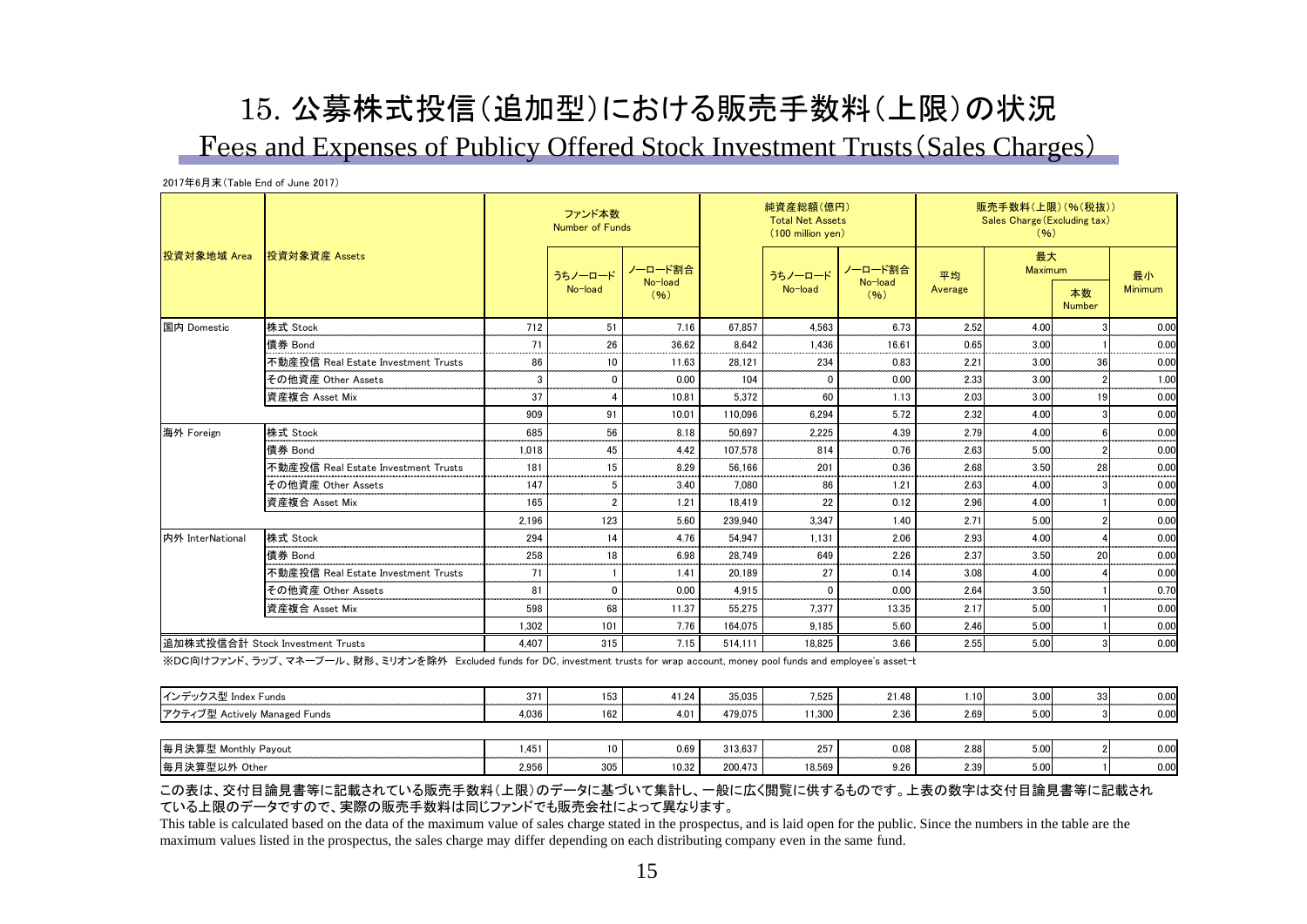### 16. 上場REITの純資産総額 Total Net Assets of Listed REITs

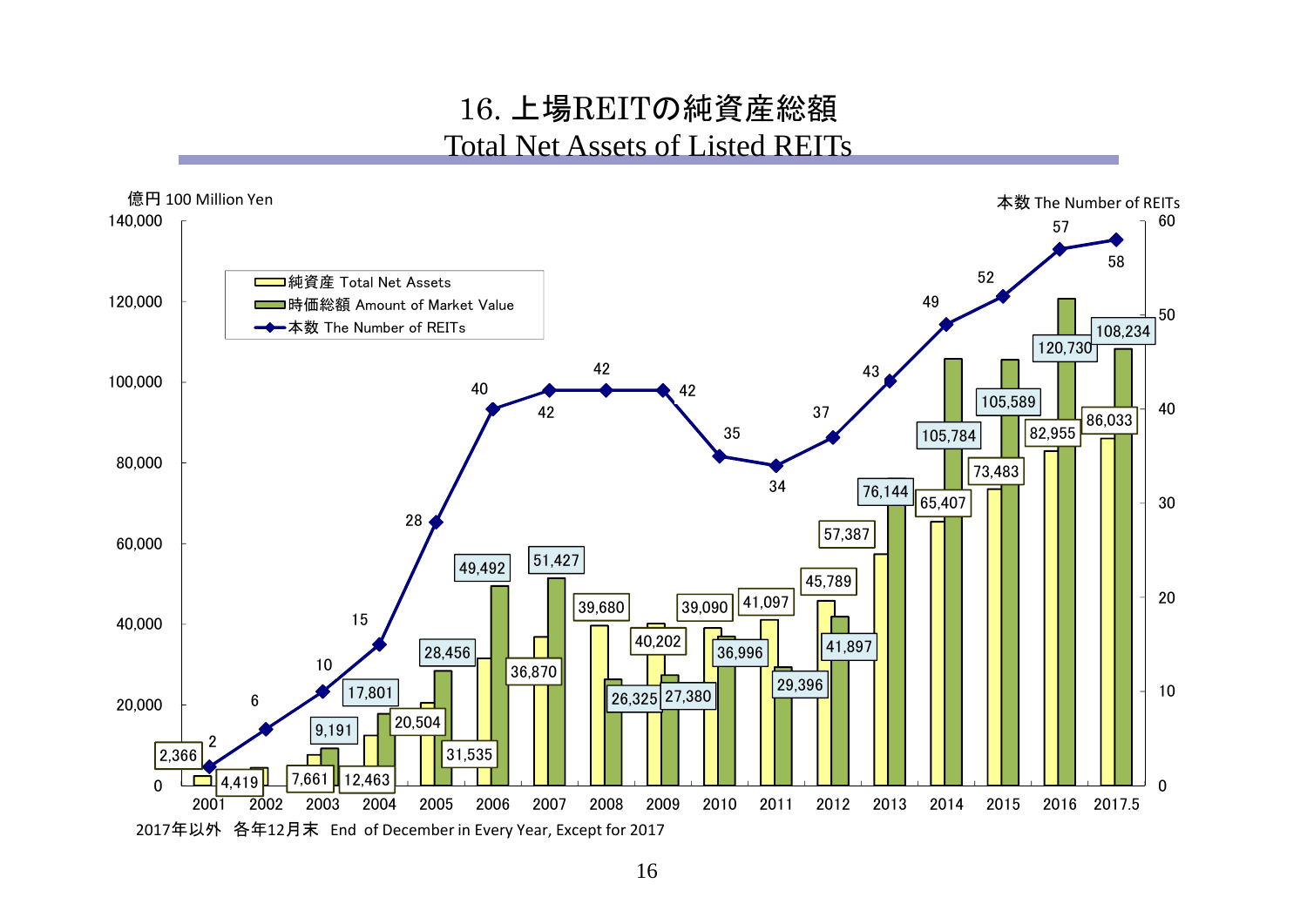### 17. 確定拠出年金(DC)向けファンドの市場規模(推計) Total Net Assets of Investment Trusts For Defined Contribution Pension Plan



2017年以外 各年12月末 End of December in Every Year, Except for 2017

※データは推計ベースであり、その正確性を保証するものではなく、今後変更されることがあります。

The figures are based on estimated data, therefore, we don't ensure those accuracy. And the figures are subject to change in the future.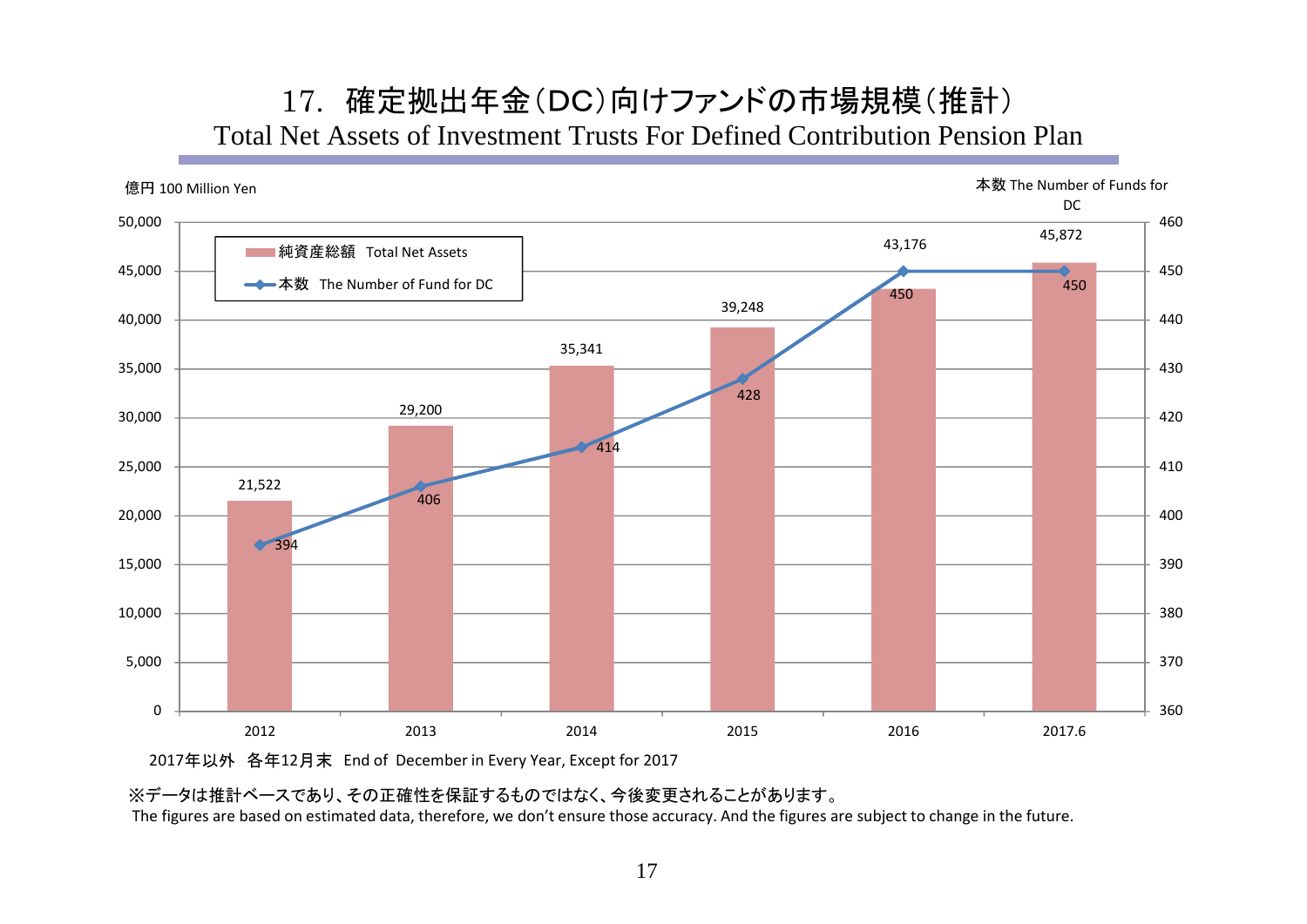## 18.ラップ向けファンドの市場規模(推計) Total Net Assets of Investment Trusts For Wrap Account



2017年以外 各年12月末 End of December in Every Year, Except for 2017

※データは推計ベースであり、その正確性を保証するものではなく、今後変更されることがあります。

The figures are based on estimated data, therefore, we don't ensure those accuracy. And the figures are subject to change in the future.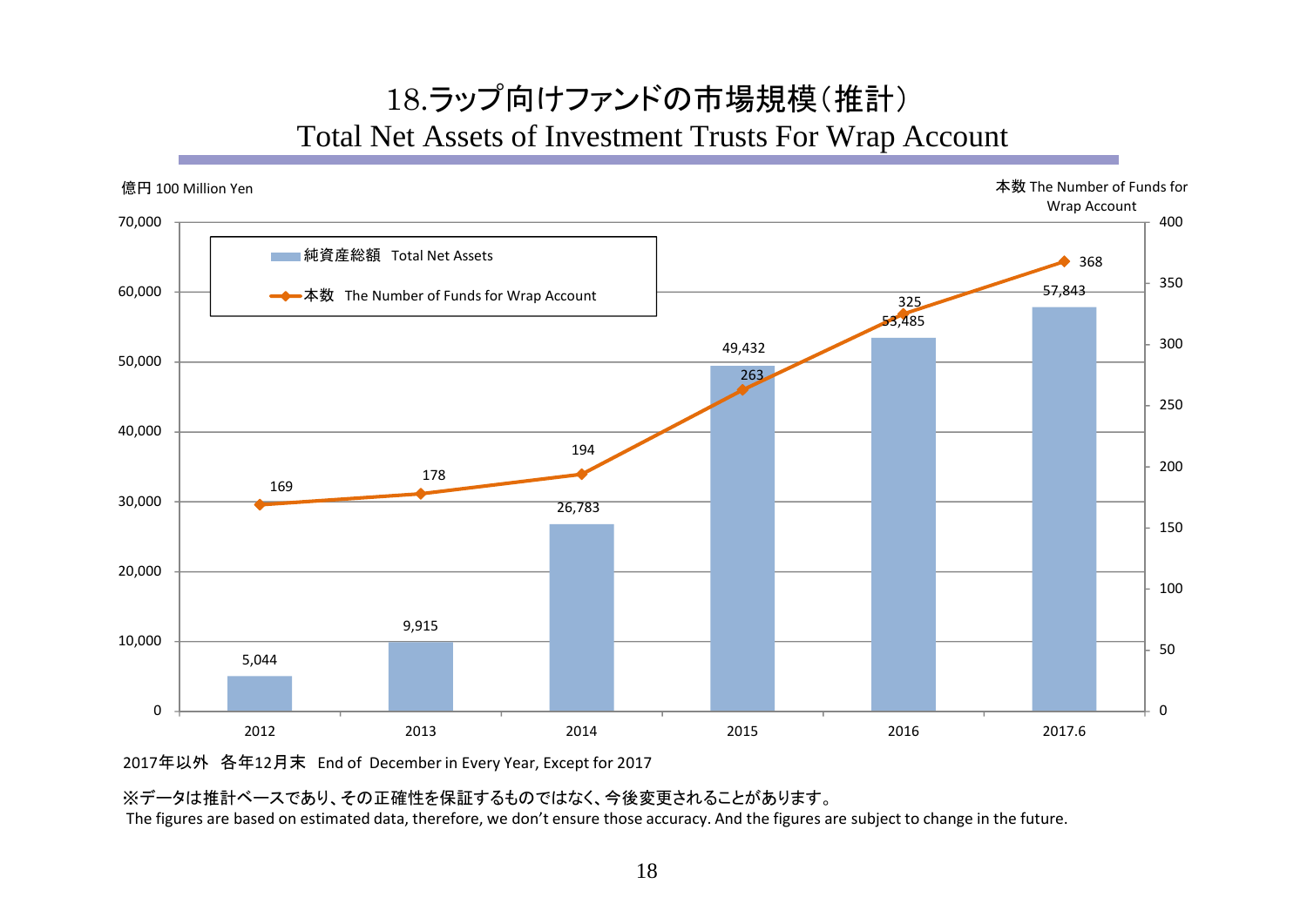## 19. 契約型私募投信の純資産総額の推移

Total Net Assets of Privately Placed Investment Trusts

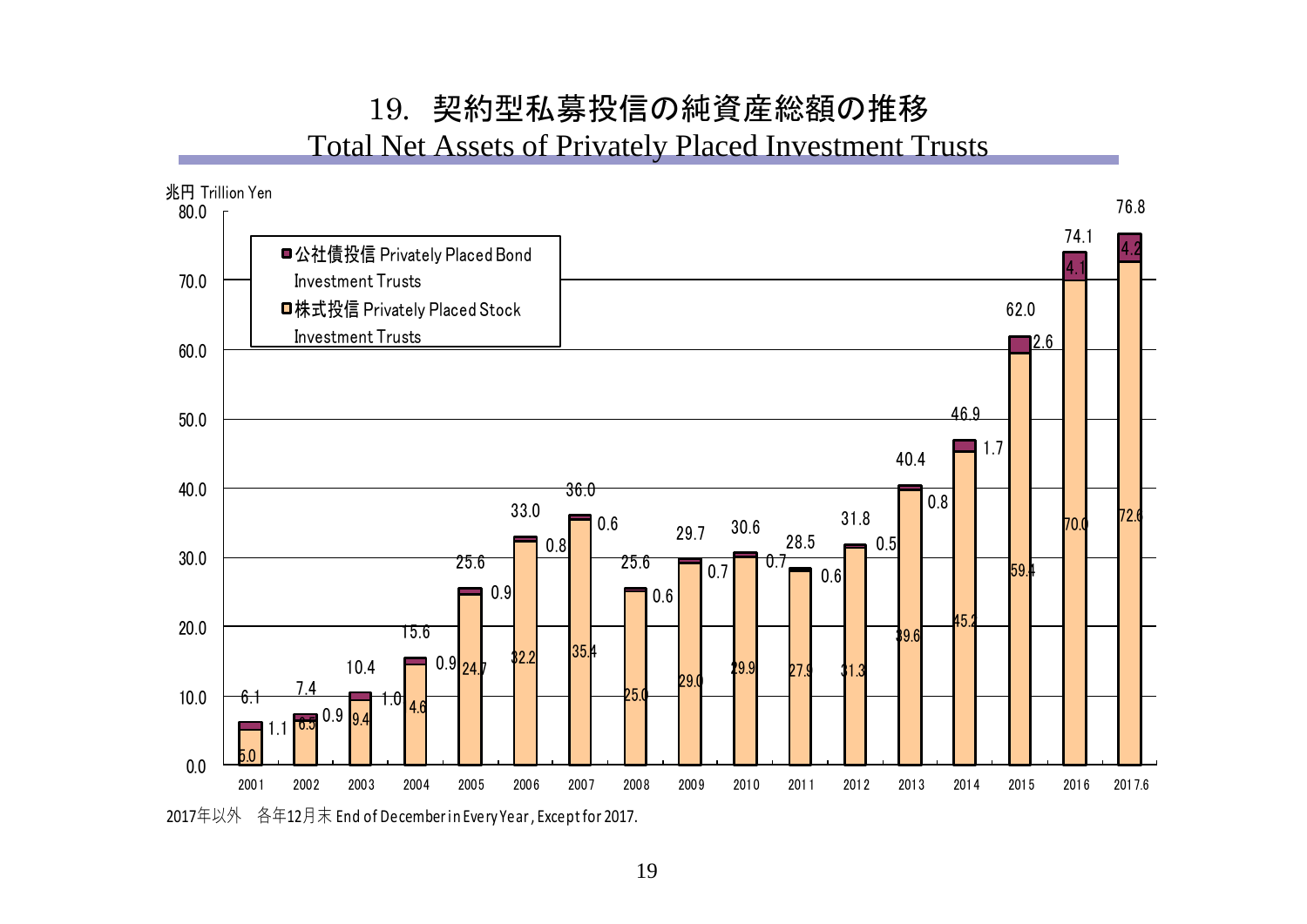## 20. 主要国における個人金融資産構成の比率

Ratio of Individual Financial Assets Structure in the Major Countries

#### -2017年第1Qにおける、日本の個人金融資産に占める投資信託の比率は5.4%。

その他 Others, Percentage of investment trusts occupied in Japanese individual financial Assets are 5.4% in end of March 2017.

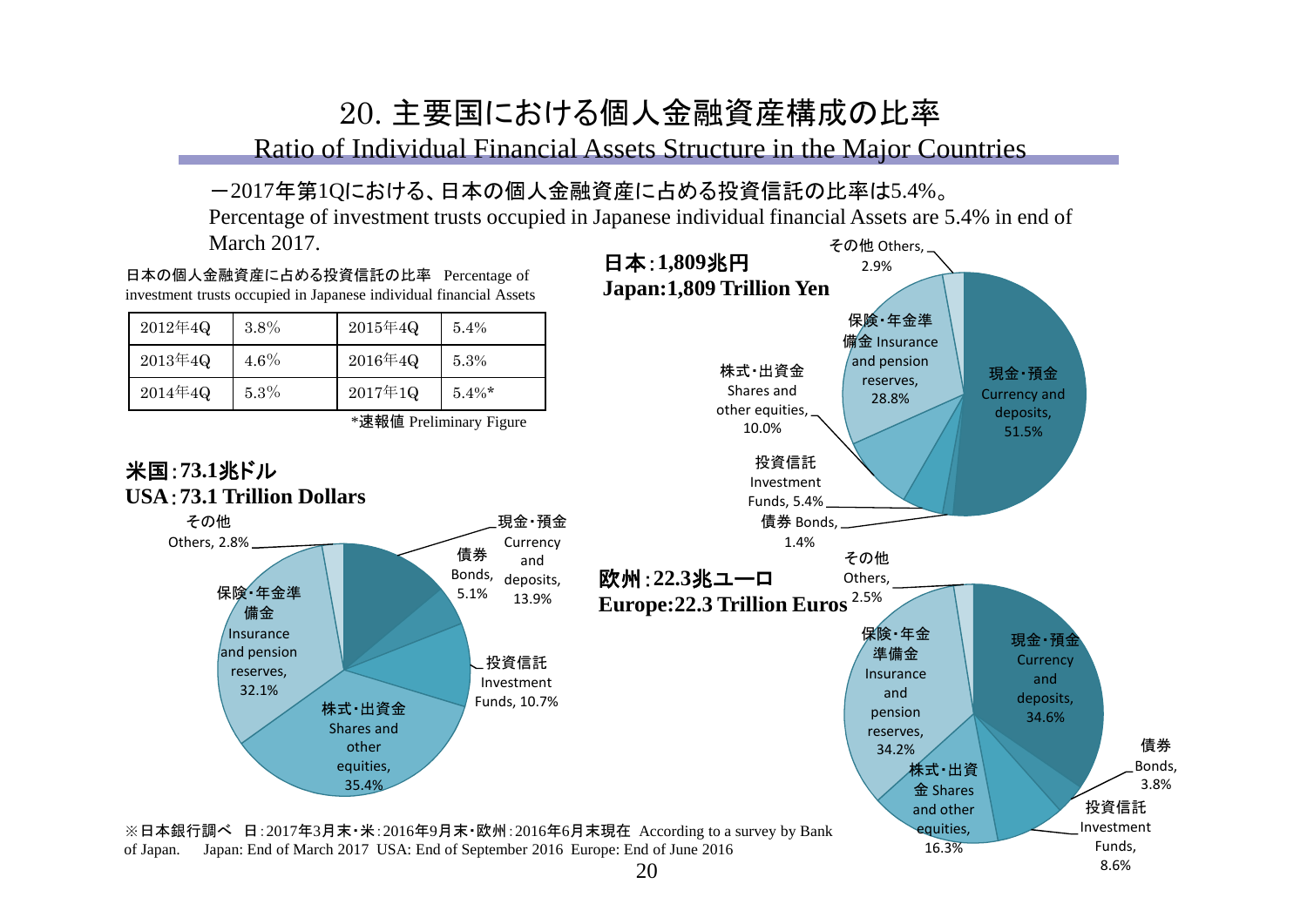### 21. 投資信託の世界統計 World Statistics of Investment Funds

42.77 45 40.86 40.38 39.30 39.20 38.85 38.16 37.03 40 35 30 25 20 15 10 5  $\mathbf 0$  $Q<sub>2</sub>$  $Q<sub>3</sub>$  $Q<sub>4</sub>$ Q<sub>3</sub> Q4  $Q1$  $Q<sub>2</sub>$ Q1 2015 2015 2015 2016 2016 2017 2016 2016

世界の規制オープンエンド投資信託の残高(兆ドル、四半期末) Total Net Assets of Open-end Investment Funds in World (Trillion dollar/ End of Quarter)

投信残高上位**10**カ国(**2017**年**3**月末) **Top 10 Countries of Amount of Total Net Assets of Investment Funds (End of March 2017)**

|                | 国名<br>Country         | 残高(10億ドル)<br><b>Total Net Assets</b><br>(Billion US Dollars) |    | 国名<br>Country        | 残高(10億ドル)<br><b>Total Net Assets</b><br>(Billion US Dollars) |
|----------------|-----------------------|--------------------------------------------------------------|----|----------------------|--------------------------------------------------------------|
| 1              | 米国 USA                | 19,766                                                       | 6  | オーストラリア<br>Australia | 1,736                                                        |
| $\mathbf{2}$   | ルクセンブルグ<br>Luxembourg | 4,175                                                        | 7  | 英国 UK                | 1,608                                                        |
| 3              | アイルランド<br>Ireland     | 2,357                                                        | 8  | 日本<br>Japan          | 1,588                                                        |
| 4              | フランス<br>France        | 2,010                                                        | 9  | 中国<br>China          | 1,243                                                        |
| $\overline{5}$ | ドイツ<br>Germany        | 1,970                                                        | 10 | ブラジル<br>Brazil       | 1,178                                                        |

2015年第1四半期より、IIFAはオープンエンド型投資信託の集計対象範囲を拡大、すなわち、上場投信、機関投資家向けファンド、元本保証/保全型ファンド等を追加している。 From the 1Q 2015, IIFA has expanded the aggregate scope of statistics. In other words, IIFA added ETFs, institutional funds, guaranteed /protected funds in the statistics.